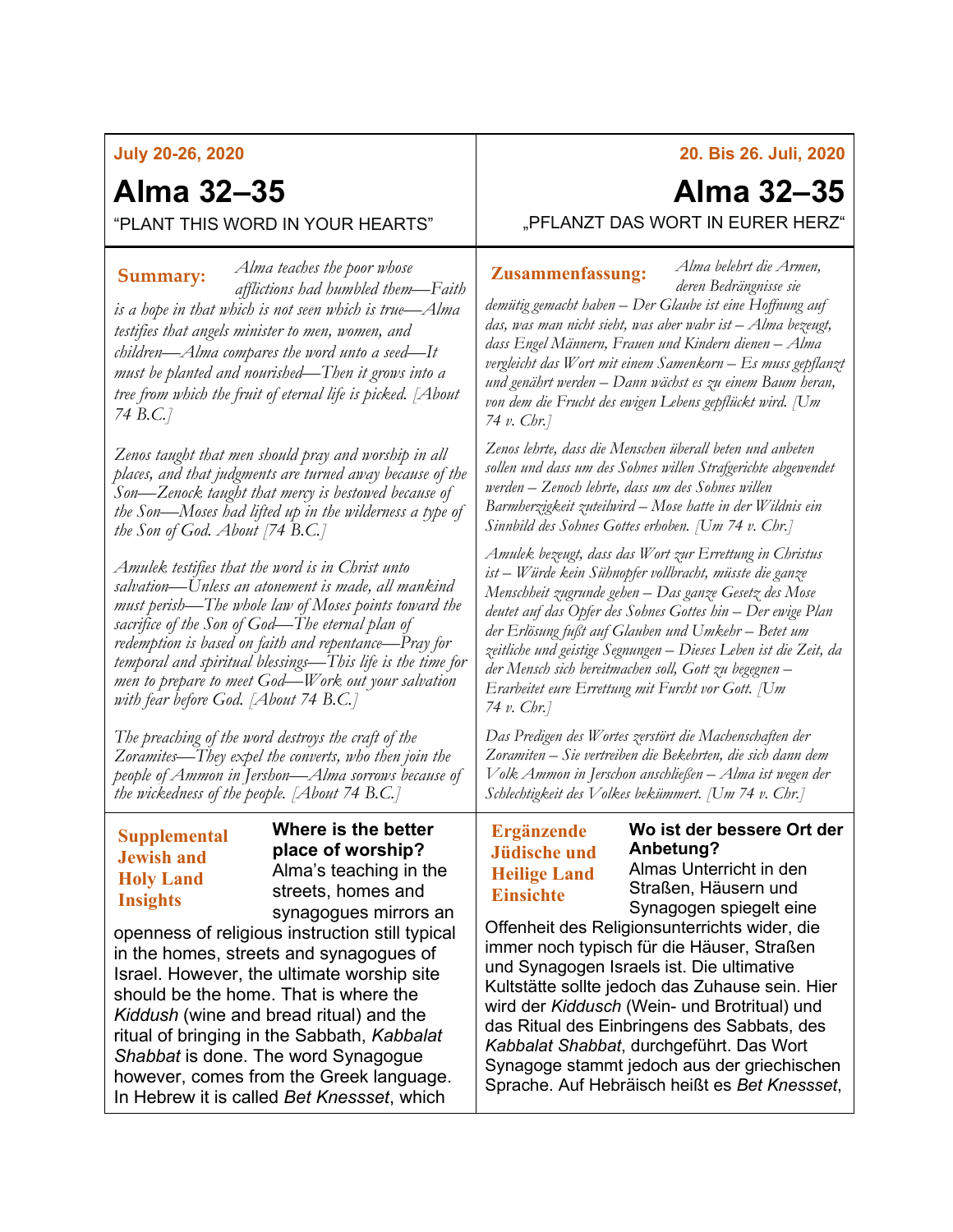| means meeting house. "Throughout the<br>ages, the synagogue has played a major<br>role in the survival of the Jewish nation. It is<br>perhaps the most important institution in<br>Jewish religious and social life. However,<br>there is no exact information about the<br>origins of the synagogue. Some scholars<br>claim that it dates back to the very<br>beginnings of Judaism. Others point to the<br>fact that in the days of the Temple, all<br>sacrifices were accompanied by prayer and<br>so a place of prayer similar to a synagogue<br>must have existed. The most reasonable<br>explanation, however, is that the synagogue<br>originated during the Babylonian exile (586<br>B.C.E.) when, deprived of the Temple in<br>Jerusalem and feeling deserted in a strange<br>land, the Jews would gather to read the<br>Scriptures and pray for salvation. Upon<br>return to Erez Israel, they brought this<br>tradition back with them, and records from<br>the Second Temple period show that there<br>were then numerous synagogues in<br>existence, including one on the Temple<br>Mount itself." (Encyclopedia Judaica Jr.) | was Versammlungshaus bedeutet. "Im Laufe<br>der Jahrhunderte hat die Synagoge eine<br>wichtige Rolle für das Überleben der jüdischen<br>Nation gespielt. Es ist vielleicht die wichtigste<br>Institution im jüdischen religiösen und sozialen<br>Leben. Es gibt jedoch keine genauen<br>Informationen über die Ursprünge der<br>Synagoge. Einige Gelehrte behaupten, dass es<br>auf die Anfänge des Judentums zurückgeht.<br>Andere weisen darauf hin, dass in den Tagen<br>des Tempels alle Opfer vom Gebet begleitet<br>wurden und es daher einen Ort des Gebets<br>geben muss, der einer Synagoge ähnelt. Die<br>vernünftigste Erklärung ist jedoch, dass die<br>Synagoge während des babylonischen Exils<br>(586 v. Chr.) Entstanden ist, als sich die Juden,<br>die des Tempels in Jerusalem beraubt waren<br>und sich in einem fremden Land verlassen<br>fühlten, versammelten, um die heiligen<br>Schriften zu lesen und um Erlösung zu beten.<br>Bei ihrer Rückkehr nach Erez Israel brachten<br>sie diese Tradition mit, und Aufzeichnungen<br>aus der Zeit des Zweiten Tempels zeigen, dass<br>es damals zahlreiche Synagogen gab, darunter<br>eine auf dem Tempelberg."<br>(Enzyklopädie Judaica Jr.) |
|--------------------------------------------------------------------------------------------------------------------------------------------------------------------------------------------------------------------------------------------------------------------------------------------------------------------------------------------------------------------------------------------------------------------------------------------------------------------------------------------------------------------------------------------------------------------------------------------------------------------------------------------------------------------------------------------------------------------------------------------------------------------------------------------------------------------------------------------------------------------------------------------------------------------------------------------------------------------------------------------------------------------------------------------------------------------------------------------------------------------------------------------|------------------------------------------------------------------------------------------------------------------------------------------------------------------------------------------------------------------------------------------------------------------------------------------------------------------------------------------------------------------------------------------------------------------------------------------------------------------------------------------------------------------------------------------------------------------------------------------------------------------------------------------------------------------------------------------------------------------------------------------------------------------------------------------------------------------------------------------------------------------------------------------------------------------------------------------------------------------------------------------------------------------------------------------------------------------------------------------------------------------------------------------------------------------------------------------------------------------|
| When did the "synagogue" get<br>established?<br>"In the first century C.E., the synagogue<br>emerged as a firmly-established institution.<br>It is mentioned in all literary sources of that<br>period, from various parts of the world.<br>When the Second Temple was destroyed in<br>70 C.E., many of the rituals formerly<br>conducted there were transferred to the<br>synagogue, and organized prayer became<br>the substitute for sacrifice. The sages<br>referred to the synagogue as <i>mikdash me'at</i><br>(little sanctuary), viewing it as a miniature<br>Temple where Jewish congregations all over<br>the world could gather and, to some extent,<br>fill the void left by the destruction of the<br>Temple in Jerusalem. "The remains of<br>numerous synagogues dating back to the<br>first few centuries of the Common Era have<br>been uncovered, attesting to the widespread<br>acceptance of the institution at that time.                                                                                                                                                                                              | Wann wurde die "Synagoge" gegründet?<br>"Im ersten Jahrhundert vor Christus entwickelte<br>sich die Synagoge zu einer fest etablierten<br>Institution. Es wird in allen literarischen Quellen<br>dieser Zeit aus verschiedenen Teilen der Welt<br>erwähnt. Als der Zweite Tempel 70 v. Chr.<br>Zerstört wurde, wurden viele der früher dort<br>durchgeführten Rituale in die Synagoge<br>übertragen, und das organisierte Gebet wurde<br>zum Ersatz für das Opfer. Die Weisen<br>bezeichneten die Synagoge als mikdash me'at<br>(kleines Heiligtum) und betrachteten sie als<br>einen Miniaturtempel, in dem sich jüdische<br>Gemeinden auf der ganzen Welt versammeln<br>und bis zu einem gewissen Grad die Lücke<br>füllen konnten, die durch die Zerstörung des<br>Tempels in Jerusalem entstanden war. "Die<br>Überreste zahlreicher Synagogen aus den<br>ersten Jahrhunderten der Gemeinsame Era<br>wurden freigelegt, was die damals weit<br>verbreitete Akzeptanz der Institution bestätigt.<br>Einer der größten Funde dieser Art ist die                                                                                                                                                                |

⊤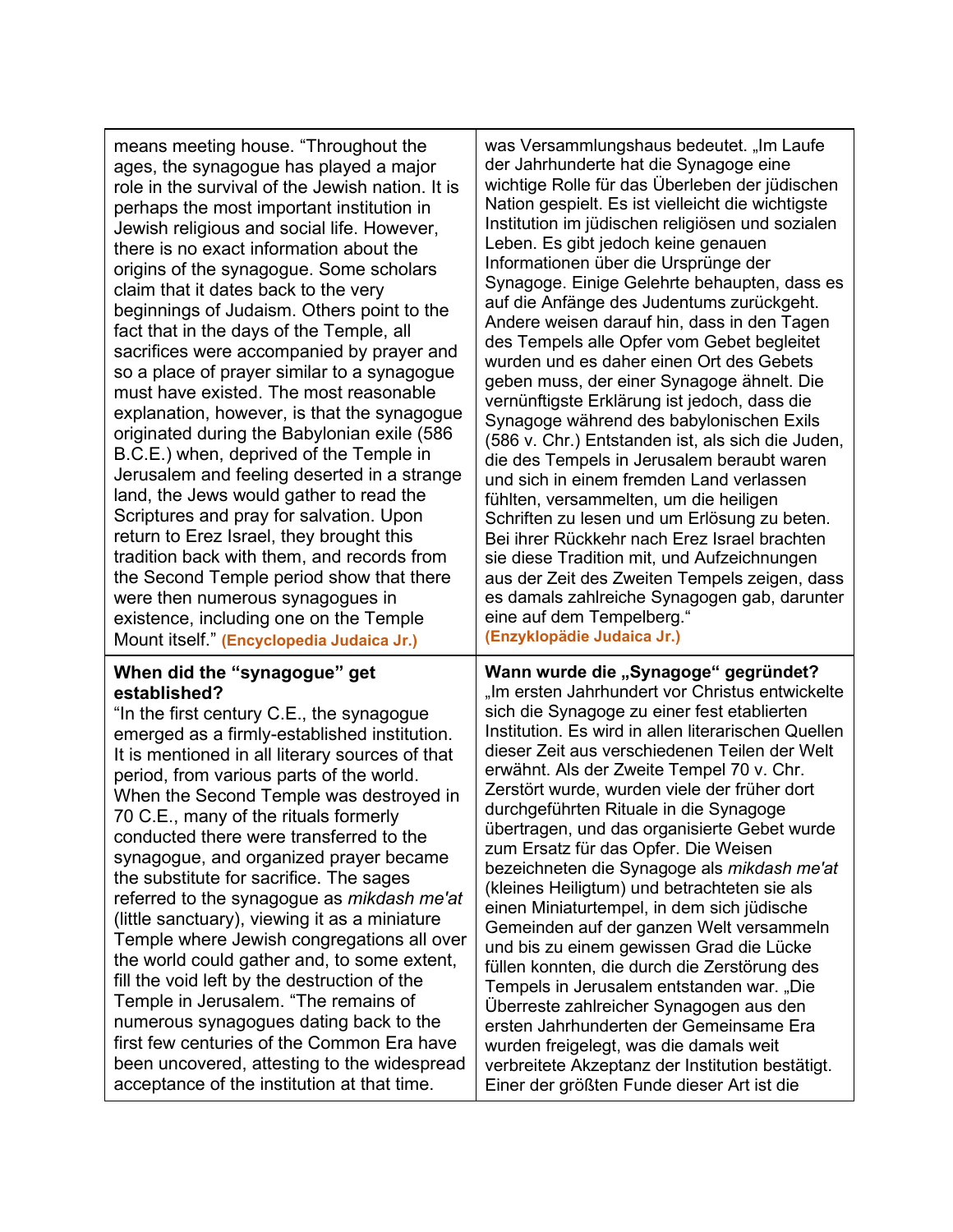| One of the largest such finds is the                                                                                                                                                                                                                                                                                                                                                                                                                                                                                                                                                                                                                                                                                                                                                                                                                                                                                                                                                                                                                                                                                                                                                                                                                                                                                          | Synagoge in Kapernaum in Galiläa, die                                                                                                                                                                                                                                                                                                                                                                                                                                                                                                                                                                                                                                                                                                                                                                                                                                                                                                                                                                                                                                                                                                                                                                                                                                                                                                                                                                                                           |
|-------------------------------------------------------------------------------------------------------------------------------------------------------------------------------------------------------------------------------------------------------------------------------------------------------------------------------------------------------------------------------------------------------------------------------------------------------------------------------------------------------------------------------------------------------------------------------------------------------------------------------------------------------------------------------------------------------------------------------------------------------------------------------------------------------------------------------------------------------------------------------------------------------------------------------------------------------------------------------------------------------------------------------------------------------------------------------------------------------------------------------------------------------------------------------------------------------------------------------------------------------------------------------------------------------------------------------|-------------------------------------------------------------------------------------------------------------------------------------------------------------------------------------------------------------------------------------------------------------------------------------------------------------------------------------------------------------------------------------------------------------------------------------------------------------------------------------------------------------------------------------------------------------------------------------------------------------------------------------------------------------------------------------------------------------------------------------------------------------------------------------------------------------------------------------------------------------------------------------------------------------------------------------------------------------------------------------------------------------------------------------------------------------------------------------------------------------------------------------------------------------------------------------------------------------------------------------------------------------------------------------------------------------------------------------------------------------------------------------------------------------------------------------------------|
| synagogue in Capernaum in the Galilee,                                                                                                                                                                                                                                                                                                                                                                                                                                                                                                                                                                                                                                                                                                                                                                                                                                                                                                                                                                                                                                                                                                                                                                                                                                                                                        | wahrscheinlich im 4. Jahrhundert v. Chr.                                                                                                                                                                                                                                                                                                                                                                                                                                                                                                                                                                                                                                                                                                                                                                                                                                                                                                                                                                                                                                                                                                                                                                                                                                                                                                                                                                                                        |
| probably built in the fourth century C.E. It                                                                                                                                                                                                                                                                                                                                                                                                                                                                                                                                                                                                                                                                                                                                                                                                                                                                                                                                                                                                                                                                                                                                                                                                                                                                                  | Erbaut wurde. Sie wurde vollständig aus Stein                                                                                                                                                                                                                                                                                                                                                                                                                                                                                                                                                                                                                                                                                                                                                                                                                                                                                                                                                                                                                                                                                                                                                                                                                                                                                                                                                                                                   |
| was constructed entirely of stone around a                                                                                                                                                                                                                                                                                                                                                                                                                                                                                                                                                                                                                                                                                                                                                                                                                                                                                                                                                                                                                                                                                                                                                                                                                                                                                    | um einen Innenhof herum gebaut und hat an                                                                                                                                                                                                                                                                                                                                                                                                                                                                                                                                                                                                                                                                                                                                                                                                                                                                                                                                                                                                                                                                                                                                                                                                                                                                                                                                                                                                       |
| courtyard, with a women's gallery on three                                                                                                                                                                                                                                                                                                                                                                                                                                                                                                                                                                                                                                                                                                                                                                                                                                                                                                                                                                                                                                                                                                                                                                                                                                                                                    | drei Seiten eine Frauengalerie. Die Synagoge                                                                                                                                                                                                                                                                                                                                                                                                                                                                                                                                                                                                                                                                                                                                                                                                                                                                                                                                                                                                                                                                                                                                                                                                                                                                                                                                                                                                    |
| sides. The Dura Europos synagogue on the                                                                                                                                                                                                                                                                                                                                                                                                                                                                                                                                                                                                                                                                                                                                                                                                                                                                                                                                                                                                                                                                                                                                                                                                                                                                                      | Dura Europos am Euphrat Fluss ist eine der                                                                                                                                                                                                                                                                                                                                                                                                                                                                                                                                                                                                                                                                                                                                                                                                                                                                                                                                                                                                                                                                                                                                                                                                                                                                                                                                                                                                      |
| Euphrates river is one of the most famous                                                                                                                                                                                                                                                                                                                                                                                                                                                                                                                                                                                                                                                                                                                                                                                                                                                                                                                                                                                                                                                                                                                                                                                                                                                                                     | bekanntesten Entdeckungen dieser Zeit. Die                                                                                                                                                                                                                                                                                                                                                                                                                                                                                                                                                                                                                                                                                                                                                                                                                                                                                                                                                                                                                                                                                                                                                                                                                                                                                                                                                                                                      |
| discoveries of this period. Its decorative                                                                                                                                                                                                                                                                                                                                                                                                                                                                                                                                                                                                                                                                                                                                                                                                                                                                                                                                                                                                                                                                                                                                                                                                                                                                                    | dekorativen Fresken waren fast so klar wie vor                                                                                                                                                                                                                                                                                                                                                                                                                                                                                                                                                                                                                                                                                                                                                                                                                                                                                                                                                                                                                                                                                                                                                                                                                                                                                                                                                                                                  |
| frescoes were found almost as clear as                                                                                                                                                                                                                                                                                                                                                                                                                                                                                                                                                                                                                                                                                                                                                                                                                                                                                                                                                                                                                                                                                                                                                                                                                                                                                        | 1.700 Jahren. Und die Ruinen der Synagoge in                                                                                                                                                                                                                                                                                                                                                                                                                                                                                                                                                                                                                                                                                                                                                                                                                                                                                                                                                                                                                                                                                                                                                                                                                                                                                                                                                                                                    |
| when first painted 1,700 years before. And                                                                                                                                                                                                                                                                                                                                                                                                                                                                                                                                                                                                                                                                                                                                                                                                                                                                                                                                                                                                                                                                                                                                                                                                                                                                                    | Ostia, Italien, die Ende des ersten                                                                                                                                                                                                                                                                                                                                                                                                                                                                                                                                                                                                                                                                                                                                                                                                                                                                                                                                                                                                                                                                                                                                                                                                                                                                                                                                                                                                             |
| the ruins of the synagogue in Ostia, Italy,                                                                                                                                                                                                                                                                                                                                                                                                                                                                                                                                                                                                                                                                                                                                                                                                                                                                                                                                                                                                                                                                                                                                                                                                                                                                                   | Jahrhunderts erbaut und in den nächsten 300                                                                                                                                                                                                                                                                                                                                                                                                                                                                                                                                                                                                                                                                                                                                                                                                                                                                                                                                                                                                                                                                                                                                                                                                                                                                                                                                                                                                     |
| constructed at the end of the first century                                                                                                                                                                                                                                                                                                                                                                                                                                                                                                                                                                                                                                                                                                                                                                                                                                                                                                                                                                                                                                                                                                                                                                                                                                                                                   | Jahren verändert und vergrößert wurden,                                                                                                                                                                                                                                                                                                                                                                                                                                                                                                                                                                                                                                                                                                                                                                                                                                                                                                                                                                                                                                                                                                                                                                                                                                                                                                                                                                                                         |
| and altered and enlarged during the next                                                                                                                                                                                                                                                                                                                                                                                                                                                                                                                                                                                                                                                                                                                                                                                                                                                                                                                                                                                                                                                                                                                                                                                                                                                                                      | zeigen, dass es sich anscheinend um ein                                                                                                                                                                                                                                                                                                                                                                                                                                                                                                                                                                                                                                                                                                                                                                                                                                                                                                                                                                                                                                                                                                                                                                                                                                                                                                                                                                                                         |
| 300 years show that it was apparently a                                                                                                                                                                                                                                                                                                                                                                                                                                                                                                                                                                                                                                                                                                                                                                                                                                                                                                                                                                                                                                                                                                                                                                                                                                                                                       | verschwenderisches Gebäude handelte, das                                                                                                                                                                                                                                                                                                                                                                                                                                                                                                                                                                                                                                                                                                                                                                                                                                                                                                                                                                                                                                                                                                                                                                                                                                                                                                                                                                                                        |
| lavish edifice decorated in marble and                                                                                                                                                                                                                                                                                                                                                                                                                                                                                                                                                                                                                                                                                                                                                                                                                                                                                                                                                                                                                                                                                                                                                                                                                                                                                        | mit Marmor und Mosaik verziert war."                                                                                                                                                                                                                                                                                                                                                                                                                                                                                                                                                                                                                                                                                                                                                                                                                                                                                                                                                                                                                                                                                                                                                                                                                                                                                                                                                                                                            |
| mosaic." (Encyclopedia Judaica Jr.)                                                                                                                                                                                                                                                                                                                                                                                                                                                                                                                                                                                                                                                                                                                                                                                                                                                                                                                                                                                                                                                                                                                                                                                                                                                                                           | (Enzyklopädie Judaica Jr.)                                                                                                                                                                                                                                                                                                                                                                                                                                                                                                                                                                                                                                                                                                                                                                                                                                                                                                                                                                                                                                                                                                                                                                                                                                                                                                                                                                                                                      |
| How did the synagogue become a center<br>of Jewish life?<br>It should be noted that the ruins of<br>Capernaum's synagogue have evidence<br>going back to Jesus' time. It is evident that a<br>major addition or "remodeling" was done<br>later which lasted into the fourth century<br>C.E. "During the Middle Ages, the social<br>aspect of the synagogue became<br>increasingly important. There was practically<br>no activity in the daily life of the Jew which<br>was not reflected in the life of the<br>synagogue." "Any person having a<br>complaint could interrupt the service and<br>petition for redress. Mourners were officially<br>comforted in the synagogue --- a custom<br>which prevails to the present day and the<br>appearance of bridegrooms on the<br>Sabbaths preceding and following their<br>weddings were occasions for congregational<br>rejoicing." (Encyclopedia Judaica Jr.) "In the<br>18th century, the rise of Hasidism had a<br>definite effect on the synagogue. The<br>Hasidim disapproved of the formality of the<br>synagogue service and so introduced a<br>much more informal atmosphere. They<br>abolished ornate furnishings, salaried<br>officials, and overly structured services."<br>"With the Reform movement a century later,<br>the synagogue took a turn in the opposite | Wie wurde die Synagoge zu einem Zentrum<br>des jüdischen Lebens?<br>Es sei darauf hingewiesen, dass die Ruinen<br>der Kapernaum-Synagoge Beweise aus der<br>Zeit Jesu aufweisen. Es ist offensichtlich, dass<br>später eine größere Ergänzung oder<br>"Umgestaltung" vorgenommen wurde, die bis<br>ins 4. Jahrhundert v. Chr. Dauerte. "Im<br>Mittelalter wurde der soziale Aspekt der<br>Synagoge immer wichtiger. Im täglichen Leben<br>des Juden gab es praktisch keine Aktivitäten,<br>die sich nicht im Leben der Synagoge<br>widerspiegelten." "Jede Person, die eine<br>Beschwerde hat, kann den Dienst<br>unterbrechen und einen Antrag auf<br>Wiedergutmachung stellen. Die Trauernden<br>wurden offiziell in der Synagoge getröstet - ein<br>Brauch, der bis heute vorherrscht, und das<br>Erscheinen von Bräutigamen an den Sabbaten<br>vor und nach ihren Hochzeiten waren Anlässe<br>für die Freude der Gemeinde." ((Enzyklopädie<br>Judaica Jr.) "Im 18. Jahrhundert hatte der<br>Aufstieg des Chassidismus einen deutlichen<br>Einfluss auf die Synagoge. Die Chassidim<br>missbilligten die Formalität des<br>Synagogengottesdienstes und führten so eine<br>viel informellere Atmosphäre ein. Sie haben<br>kunstvolle Möbel, Angestellte und übermäßig<br>strukturierte Dienstleistungen abgeschafft. "<br>"Mit der Reformbewegung ein Jahrhundert<br>später wandte sich die Synagoge in die<br>entgegengesetzte Richtung. Die |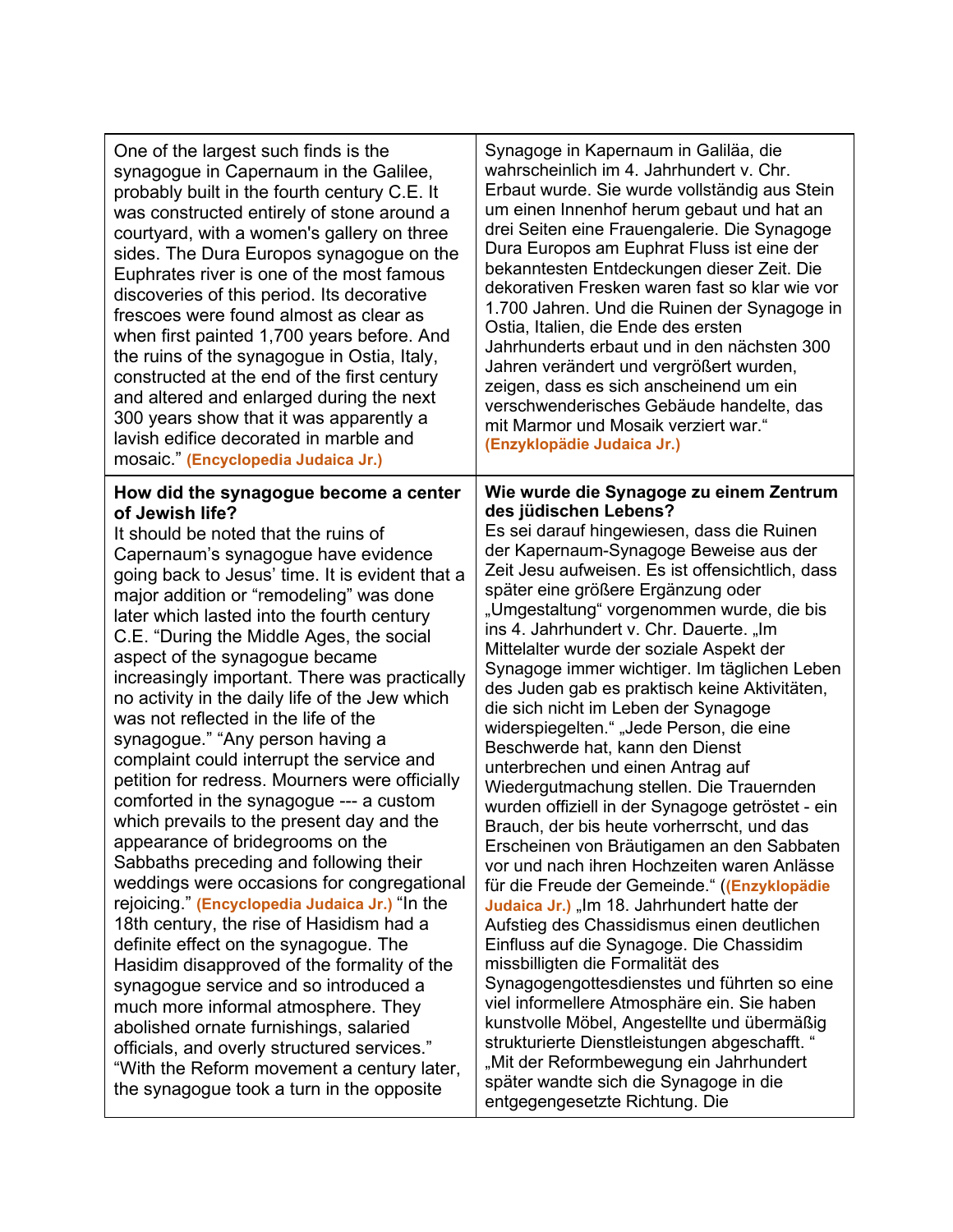direction. The Reform synagogues were elaborate, impressive buildings. Many became known as 'temples' and included an organ and choir loft." "These innovations caused much controversy within Judaism, and were regarded by Orthodoxy as sacrilegious imitations of Christian places of worship. In actual fact, there are very few laws concerning the appearance of the synagogue. *Halakhah* stipulates only that the room must have windows and that the ark which holds the Torah scrolls must be on the wall, facing Jerusalem with the synagogue entrance directly opposite. The law recommends that the site of the synagogue be the highest spot in the city, but this has not always been feasible. Nevertheless, many traditions have arisen regarding the layout of the synagogue. The ark holding the Torah scrolls is usually covered with a decorative curtain called a parokhet. In front of the ark there is usually a light that is kept burning continuously *(ner tamid)* which serves as a symbolic reminder of the Temple *Menorah.* The honored members of the community sit along the eastern wall beside the ark. In Orthodox circles, the cantor's desk is usually in front of the ark, and the Torah is read from an elevated platform called a *bimah* in the center of the synagogue. The women are separated from the men by a mehizah (partition) or else they are seated in a balcony above the main prayer area." **(Encyclopedia Judaica Jr.)**

### **When did the "synagogue" get established?**

"In the first century C.E., the synagogue emerged as a firmly-established institution. It is mentioned in all literary sources of that period, from various parts of the world. When the Second Temple was destroyed in 70 C.E., many of the rituals formerly conducted there were transferred to the synagogue, and organized prayer became the substitute for sacrifice. The sages

Reformsynagogen waren kunstvolle, beeindruckende Gebäude. Viele wurden als "Tempel" bekannt und umfassten einen Orgelund Chordachboden." "Diese Neuerungen sorgten im Judentum für große Kontroversen und wurden von der Orthodoxie als sakrilegische Nachahmungen christlicher Kultstätten angesehen. Tatsächlich gibt es nur sehr wenige Gesetze bezüglich des Aussehens der Synagoge. Die *Halacha* schreibt nur vor, dass der Raum Fenster haben muss und dass die Arche, in der sich die Thora-Schriftrollen befinden, an der Wand stehen muss und Jerusalem gegenübersteht, wobei der Eingang zur Synagoge direkt gegenüber liegt. Das Gesetz empfiehlt, dass der Standort der Synagoge der höchste Punkt in der Stadt ist, aber dies war nicht immer möglich. Trotzdem sind viele Traditionen in Bezug auf die Gestaltung der Synagoge entstanden. Die Arche mit den Thora-Schriftrollen ist normalerweise mit einem dekorativen Vorhang bedeckt, der als Parokhet bezeichnet wird. Vor der Arche befindet sich normalerweise ein Licht, das ständig brennt (*ner tamid*) und als symbolische Erinnerung an den Tempel *Menora* dient. Die geehrten Mitglieder der Gemeinde sitzen an der Ostwand neben der Arche. In orthodoxen Kreisen befindet sich der Schreibtisch des Kantors normalerweise vor der Arche, und die Tora wird von einer erhöhten Plattform gelesen, die *Bima* genannt wird, in der Mitte der Synagoge. Die Frauen sind durch eine Mehizah (Trennwand) von den Männern getrennt, oder sie sitzen auf einem Balkon über dem Hauptgebetsbereich." **(Enzyklopädie Judaica Jr.)**

Wann wurde die "Synagoge" gegründet? "Im ersten Jahrhundert vor Christus entwickelte sich die Synagoge zu einer fest etablierten Institution. Es wird in allen literarischen Quellen dieser Zeit aus verschiedenen Teilen der Welt erwähnt. Als der Zweite Tempel 70 v. Christus Zerstört wurde, wurden viele der früher dort durchgeführten Rituale in die Synagoge übertragen, und das organisierte Gebet wurde zum Ersatz für das Opfer. Die Weisen bezeichneten die Synagoge als *mikdash me'at* (kleines Heiligtum) und betrachteten sie als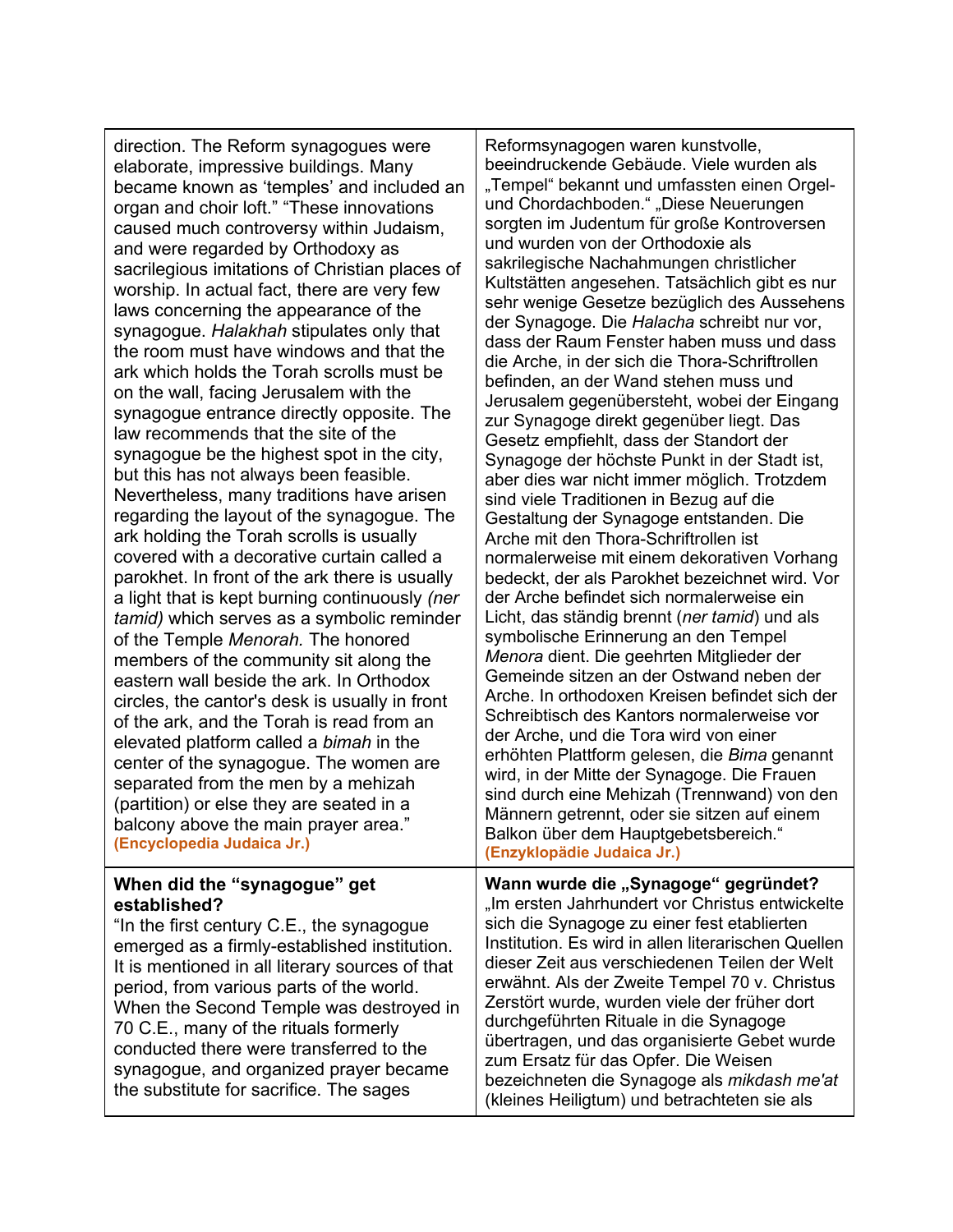| referred to the synagogue as <i>mikdash me'at</i>                                                                                                                                                                                                                                                                                                                                                                                                                                                                                                                                                                                                                                                                                                                                                                                                                                            | einen Miniaturtempel, in dem sich jüdische                                                                                                                                                                                                                                                                                                                                                                                                                                                                                                                                                                                                                                                                                                                                                                                                                                                                                                          |
|----------------------------------------------------------------------------------------------------------------------------------------------------------------------------------------------------------------------------------------------------------------------------------------------------------------------------------------------------------------------------------------------------------------------------------------------------------------------------------------------------------------------------------------------------------------------------------------------------------------------------------------------------------------------------------------------------------------------------------------------------------------------------------------------------------------------------------------------------------------------------------------------|-----------------------------------------------------------------------------------------------------------------------------------------------------------------------------------------------------------------------------------------------------------------------------------------------------------------------------------------------------------------------------------------------------------------------------------------------------------------------------------------------------------------------------------------------------------------------------------------------------------------------------------------------------------------------------------------------------------------------------------------------------------------------------------------------------------------------------------------------------------------------------------------------------------------------------------------------------|
| (little sanctuary), viewing it as a miniature                                                                                                                                                                                                                                                                                                                                                                                                                                                                                                                                                                                                                                                                                                                                                                                                                                                | Gemeinden auf der ganzen Welt versammeln                                                                                                                                                                                                                                                                                                                                                                                                                                                                                                                                                                                                                                                                                                                                                                                                                                                                                                            |
| Temple where Jewish congregations all over                                                                                                                                                                                                                                                                                                                                                                                                                                                                                                                                                                                                                                                                                                                                                                                                                                                   | und bis zu einem gewissen Grad die Lücke                                                                                                                                                                                                                                                                                                                                                                                                                                                                                                                                                                                                                                                                                                                                                                                                                                                                                                            |
| the world could gather and, to some extent,                                                                                                                                                                                                                                                                                                                                                                                                                                                                                                                                                                                                                                                                                                                                                                                                                                                  | füllen konnten, die durch die Zerstörung des                                                                                                                                                                                                                                                                                                                                                                                                                                                                                                                                                                                                                                                                                                                                                                                                                                                                                                        |
| fill the void left by the destruction of the                                                                                                                                                                                                                                                                                                                                                                                                                                                                                                                                                                                                                                                                                                                                                                                                                                                 | Tempels in Jerusalem entstanden war. "Die                                                                                                                                                                                                                                                                                                                                                                                                                                                                                                                                                                                                                                                                                                                                                                                                                                                                                                           |
| Temple in Jerusalem. "The remains of                                                                                                                                                                                                                                                                                                                                                                                                                                                                                                                                                                                                                                                                                                                                                                                                                                                         | Überreste zahlreicher Synagogen aus den                                                                                                                                                                                                                                                                                                                                                                                                                                                                                                                                                                                                                                                                                                                                                                                                                                                                                                             |
| numerous synagogues dating back to the                                                                                                                                                                                                                                                                                                                                                                                                                                                                                                                                                                                                                                                                                                                                                                                                                                                       | ersten Jahrhunderten der gemeinsame Era                                                                                                                                                                                                                                                                                                                                                                                                                                                                                                                                                                                                                                                                                                                                                                                                                                                                                                             |
| first few centuries of the Common Era have                                                                                                                                                                                                                                                                                                                                                                                                                                                                                                                                                                                                                                                                                                                                                                                                                                                   | wurden freigelegt, was die damals weit                                                                                                                                                                                                                                                                                                                                                                                                                                                                                                                                                                                                                                                                                                                                                                                                                                                                                                              |
| been uncovered, attesting to the widespread                                                                                                                                                                                                                                                                                                                                                                                                                                                                                                                                                                                                                                                                                                                                                                                                                                                  | verbreitete Akzeptanz der Institution bestätigt.                                                                                                                                                                                                                                                                                                                                                                                                                                                                                                                                                                                                                                                                                                                                                                                                                                                                                                    |
| acceptance of the institution at that time.                                                                                                                                                                                                                                                                                                                                                                                                                                                                                                                                                                                                                                                                                                                                                                                                                                                  | Einer der größten Funde dieser Art ist die                                                                                                                                                                                                                                                                                                                                                                                                                                                                                                                                                                                                                                                                                                                                                                                                                                                                                                          |
| One of the largest such finds is the                                                                                                                                                                                                                                                                                                                                                                                                                                                                                                                                                                                                                                                                                                                                                                                                                                                         | Synagoge in Kapernaum in Galiläa, die                                                                                                                                                                                                                                                                                                                                                                                                                                                                                                                                                                                                                                                                                                                                                                                                                                                                                                               |
| synagogue in Capernaum in the Galilee,                                                                                                                                                                                                                                                                                                                                                                                                                                                                                                                                                                                                                                                                                                                                                                                                                                                       | wahrscheinlich im 4. Jahrhundert vor Christus                                                                                                                                                                                                                                                                                                                                                                                                                                                                                                                                                                                                                                                                                                                                                                                                                                                                                                       |
| probably built in the fourth century C.E. It                                                                                                                                                                                                                                                                                                                                                                                                                                                                                                                                                                                                                                                                                                                                                                                                                                                 | Erbaut wurde. Sie wurde vollständig aus Stein                                                                                                                                                                                                                                                                                                                                                                                                                                                                                                                                                                                                                                                                                                                                                                                                                                                                                                       |
| was constructed entirely of stone around a                                                                                                                                                                                                                                                                                                                                                                                                                                                                                                                                                                                                                                                                                                                                                                                                                                                   | um einen Innenhof herum gebaut und hat an                                                                                                                                                                                                                                                                                                                                                                                                                                                                                                                                                                                                                                                                                                                                                                                                                                                                                                           |
| courtyard, with a women's gallery on three                                                                                                                                                                                                                                                                                                                                                                                                                                                                                                                                                                                                                                                                                                                                                                                                                                                   | drei Seiten eine Frauengalerie. Die Synagoge                                                                                                                                                                                                                                                                                                                                                                                                                                                                                                                                                                                                                                                                                                                                                                                                                                                                                                        |
| sides. The Dura Europos synagogue on the                                                                                                                                                                                                                                                                                                                                                                                                                                                                                                                                                                                                                                                                                                                                                                                                                                                     | Dura Europos am Euphrat ist eine der                                                                                                                                                                                                                                                                                                                                                                                                                                                                                                                                                                                                                                                                                                                                                                                                                                                                                                                |
| Euphrates river is one of the most famous                                                                                                                                                                                                                                                                                                                                                                                                                                                                                                                                                                                                                                                                                                                                                                                                                                                    | bekanntesten Entdeckungen dieser Zeit. Die                                                                                                                                                                                                                                                                                                                                                                                                                                                                                                                                                                                                                                                                                                                                                                                                                                                                                                          |
| discoveries of this period. Its decorative                                                                                                                                                                                                                                                                                                                                                                                                                                                                                                                                                                                                                                                                                                                                                                                                                                                   | dekorativen Fresken waren fast so klar wie vor                                                                                                                                                                                                                                                                                                                                                                                                                                                                                                                                                                                                                                                                                                                                                                                                                                                                                                      |
| frescoes were found almost as clear as                                                                                                                                                                                                                                                                                                                                                                                                                                                                                                                                                                                                                                                                                                                                                                                                                                                       | 1.700 Jahren. Und die Ruinen der Synagoge in                                                                                                                                                                                                                                                                                                                                                                                                                                                                                                                                                                                                                                                                                                                                                                                                                                                                                                        |
| when first painted 1,700 years before. And                                                                                                                                                                                                                                                                                                                                                                                                                                                                                                                                                                                                                                                                                                                                                                                                                                                   | Ostia, Italien, die Ende des ersten                                                                                                                                                                                                                                                                                                                                                                                                                                                                                                                                                                                                                                                                                                                                                                                                                                                                                                                 |
| the ruins of the synagogue in Ostia, Italy,                                                                                                                                                                                                                                                                                                                                                                                                                                                                                                                                                                                                                                                                                                                                                                                                                                                  | Jahrhunderts erbaut und in den nächsten 300                                                                                                                                                                                                                                                                                                                                                                                                                                                                                                                                                                                                                                                                                                                                                                                                                                                                                                         |
| constructed at the end of the first century                                                                                                                                                                                                                                                                                                                                                                                                                                                                                                                                                                                                                                                                                                                                                                                                                                                  | Jahren verändert und vergrößert wurden,                                                                                                                                                                                                                                                                                                                                                                                                                                                                                                                                                                                                                                                                                                                                                                                                                                                                                                             |
| and altered and enlarged during the next                                                                                                                                                                                                                                                                                                                                                                                                                                                                                                                                                                                                                                                                                                                                                                                                                                                     | zeigen, dass es sich anscheinend um ein                                                                                                                                                                                                                                                                                                                                                                                                                                                                                                                                                                                                                                                                                                                                                                                                                                                                                                             |
| 300 years show that it was apparently a                                                                                                                                                                                                                                                                                                                                                                                                                                                                                                                                                                                                                                                                                                                                                                                                                                                      | verschwenderisches Gebäude handelte, das                                                                                                                                                                                                                                                                                                                                                                                                                                                                                                                                                                                                                                                                                                                                                                                                                                                                                                            |
| lavish edifice decorated in marble and                                                                                                                                                                                                                                                                                                                                                                                                                                                                                                                                                                                                                                                                                                                                                                                                                                                       | mit Marmor und Mosaik verziert war."                                                                                                                                                                                                                                                                                                                                                                                                                                                                                                                                                                                                                                                                                                                                                                                                                                                                                                                |
| mosaic." (Encyclopedia Judaica Jr.)                                                                                                                                                                                                                                                                                                                                                                                                                                                                                                                                                                                                                                                                                                                                                                                                                                                          | (Enzyklopädie Judaica Jr.)                                                                                                                                                                                                                                                                                                                                                                                                                                                                                                                                                                                                                                                                                                                                                                                                                                                                                                                          |
| How did the synagogue become a center<br>of Jewish life?<br>It should be noted that the ruins of<br>Capernaum's synagogue have evidence<br>going back to Jesus' time. It is evident that a<br>major addition or "remodling" was done later<br>which lasted into the fourth century C.E.<br>"During the Middle Ages, the social aspect<br>of the synagogue became increasingly<br>important. There was practically no activity<br>in the daily life of the Jew which was not<br>reflected in the life of the synagogue." "Any<br>person having a complaint could interrupt<br>the service and petition for redress.<br>Mourners were officially comforted in the<br>synagogue --- a custom which prevails to<br>the present day and the appearance of<br>bridegrooms on the Sabbaths preceding and<br>following their weddings were occasions for<br>congregational rejoicing." (Encyclopedia | Wie wurde die Synagoge zu einem Zentrum<br>des jüdischen Lebens?<br>Es sei darauf hingewiesen, dass die Ruinen<br>der Kapernaum-Synagoge Beweise aus der<br>Zeit Jesu aufweisen. Es ist offensichtlich, dass<br>später eine größere Ergänzung oder<br>"Umgestaltung" vorgenommen wurde, die bis<br>ins 4. Jahrhundert nach Christus Dauerte. "Im<br>Mittelalter wurde der soziale Aspekt der<br>Synagoge immer wichtiger. Im täglichen Leben<br>des Juden gab es praktisch keine Aktivitäten,<br>die sich nicht im Leben der Synagoge<br>widerspiegelten." "Jede Person, die eine<br>Beschwerde hat, kann den Dienst<br>unterbrechen und einen Antrag auf<br>Wiedergutmachung stellen. Die Trauernden<br>wurden offiziell in der Synagoge getröstet - ein<br>Brauch, der bis heute vorherrscht, und das<br>Erscheinen von Bräutigamen an den Sabbaten<br>vor und nach ihren Hochzeiten waren Anlässe<br>für die Freude der Gemeinde." (Enzyklopädie |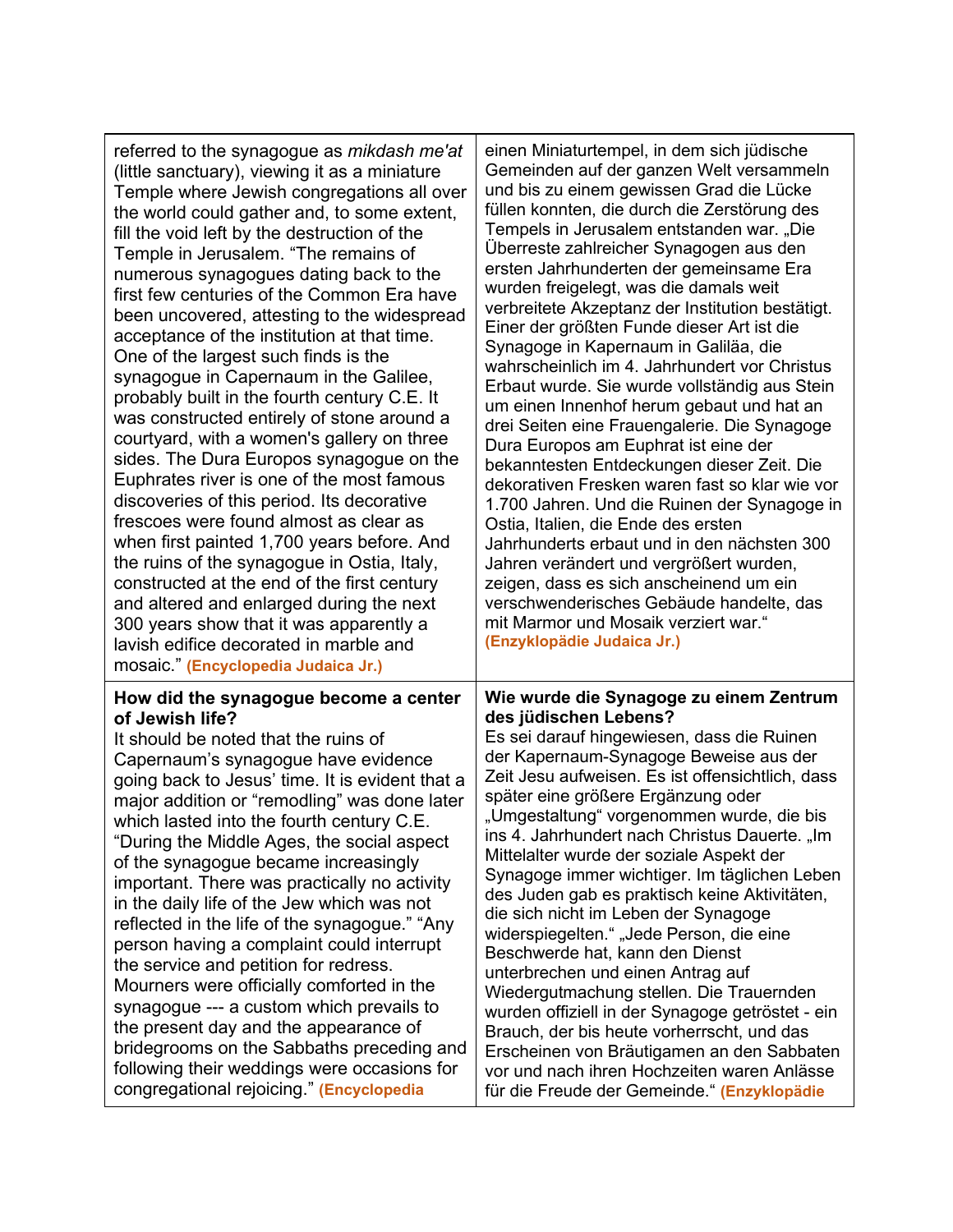**Judaica Jr.)** "In the 18th century, the rise of Hasidism had a definite effect on the synagogue. The Hasidim disapproved of the formality of the synagogue service and so introduced a much more informal atmosphere. They abolished ornate furnishings, salaried officials, and overly structured services." "With the Reform movement a century later, the synagogue took a turn in the opposite direction. The Reform synagogues were elaborate, impressive buildings. Many became known as 'temples' and included an organ and choir loft." "These innovations caused much controversy within Judaism, and were regarded by Orthodoxy as sacrilegious imitations of Christian places of worship. In actual fact, there are very few laws concerning the appearance of the synagogue. *Halakhah* stipulates only that the room must have windows and that the ark which holds the Torah scrolls must be on the wall, facing Jerusalem with the synagogue entrance directly opposite. The law recommends that the site of the synagogue be the highest spot in the city, but this has not always been feasible. Nevertheless, many traditions have arisen regarding the layout of the synagogue. The ark holding the Torah scrolls is usually covered with a decorative curtain called a parokhet. In front of the ark there is usually a light that is kept burning continuously *(ner tamid)* which serves as a symbolic reminder of the Temple *Menorah.* The honored members of the community sit along the eastern wall beside the ark. In Orthodox circles, the cantor's desk is usually in front of the ark, and the Torah is read from an elevated platform called a *bimah* in the center of the synagogue. The women are separated from the men by a *mehizah* (partition) or else they are seated in a balcony above the main prayer area." **(Encyclopedia Judaica Jr.)**

Judaica Jr.) "Im 18. Jahrhundert hatte der Aufstieg des Chassidismus einen deutlichen Einfluss auf die Synagoge. Die Chassidim missbilligten die Formalität des Synagogengottesdienstes und führten so eine viel informellere Atmosphäre ein. Sie haben kunstvolle Möbel, Angestellte und übermäßig strukturierte Dienstleistungen abgeschafft." "Mit der Reformbewegung ein Jahrhundert später wandte sich die Synagoge in die entgegengesetzte Richtung. Die Reformsynagogen waren kunstvolle, beeindruckende Gebäude. Viele wurden als "Tempel" bekannt und umfassten einen Orgelund Chordachboden." "Diese Neuerungen sorgten im Judentum für große Kontroversen und wurden von der Orthodoxie als sakrilegische Nachahmungen christlicher Kultstätten angesehen. Tatsächlich gibt es nur sehr wenige Gesetze bezüglich des Aussehens der Synagoge. Die Halacha schreibt nur vor, dass der Raum Fenster haben muss und dass die Arche, in der sich die Thora-Schriftrollen befinden, an der Wand stehen muss und Jerusalem gegenübersteht, wobei der Eingang zur Synagoge direkt gegenüber liegt. Das Gesetz empfiehlt, dass der Standort der Synagoge der höchste Punkt in der Stadt ist, aber dies war nicht immer möglich. Trotzdem sind viele Traditionen in Bezug auf die Gestaltung der Synagoge entstanden. Die Arche mit den Thora-Schriftrollen ist normalerweise mit einem dekorativen Vorhang bedeckt, der als Parokhet bezeichnet wird. Vor der Arche befindet sich normalerweise ein Licht, das ständig brennt (*ner tamid*) und als symbolische Erinnerung an den Tempel *Menora* dient. Die geehrten Mitglieder der Gemeinde sitzen an der Ostwand neben der Arche. In orthodoxen Kreisen befindet sich der Schreibtisch des Kantors normalerweise vor der Arche, und die Tora wird von einer erhöhten Plattform gelesen, die *Bima* genannt wird, in der Mitte der Synagoge. Die Frauen sind durch eine *Mehizah* (Trennwand) von den Männern getrennt, oder sie sitzen auf einem Balkon über dem Hauptgebetsbereich." **(Enzyklopädie Judaica Jr.)**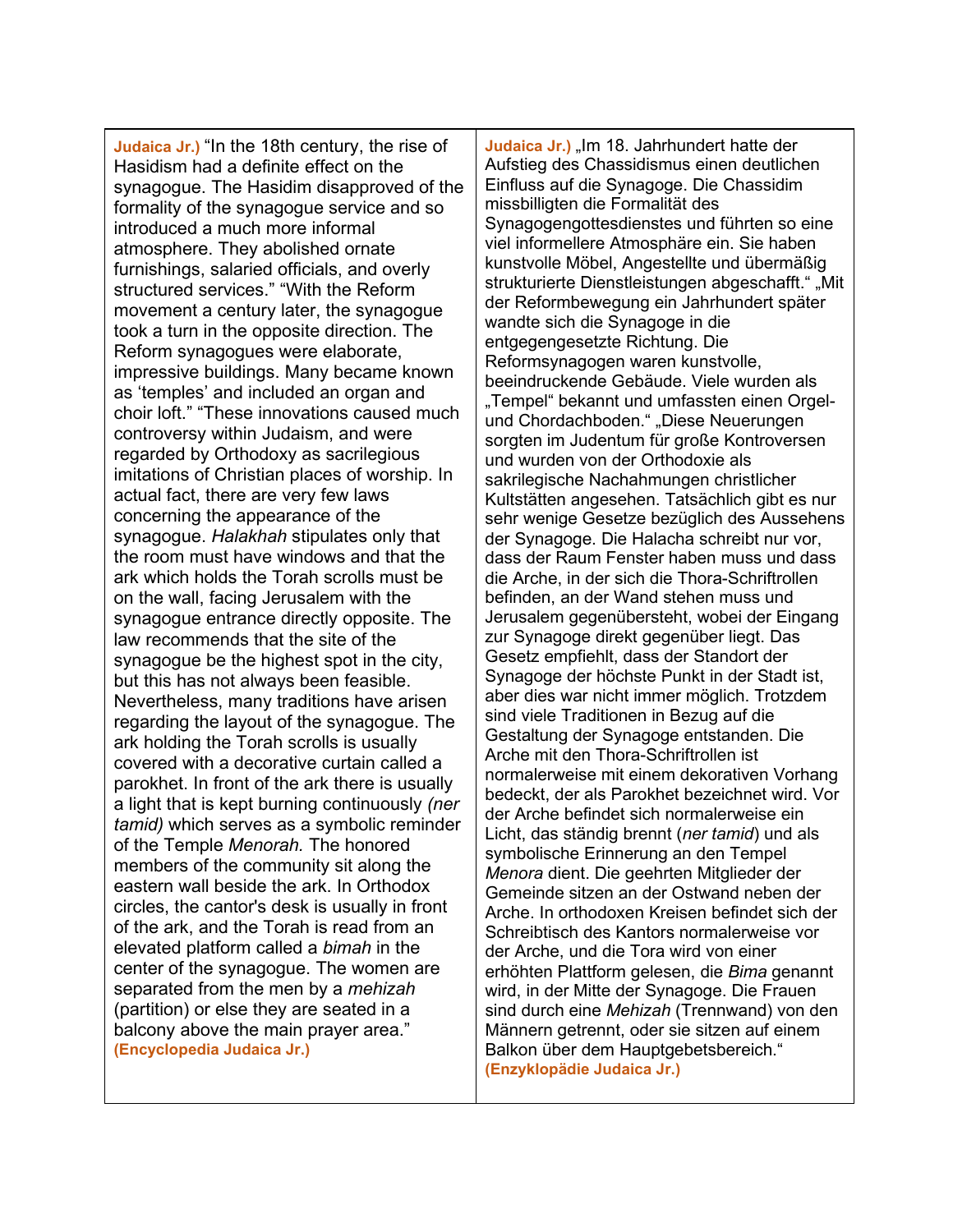# **How did the configuration and use of synagogues change?**

"The Reform synagogues changed much of this traditional pattern. They moved the bimah to the front of the synagogue and allowed women and men to be seated together. These practices were also taken up by some Conservative congregations. The Sephardi synagogues also differ in some details from Ashkenazi ones. For example, Sephardim have no cantor's desk and the entire service is conducted from the *bimah.*" "In modern times, a change has taken place, not only in the appearance of the synagogue but also in its functions. Mordecai Kaplan of the United States formulated the concept of the 'synagogue center' where the Jew would spend most of his leisure time. Its primary purpose would be not just prayer and study but cultural and social activities as well. Many Jewish centers today have, in addition to the synagogue, libraries, club rooms, classrooms, gymnasia and other facilities." "Despite external differences, synagogues the world over are treated with the same dignity and respect. The rabbis have ascribed to the synagogue a holiness patterned after that of the Temple. Frivolity, gossiping, eating, drinking, sleeping and transacting business (other than charity and the redemption of captives) are all forbidden in the synagogue. One may run when going to a synagogue, but on leaving, one must walk in order to indicate reluctance to part with the sanctity of the house of prayer." **(Encyclopedia Judaica Jr.)**

### **How did Orthodox Jewish clothing practices evolve?**

Travelers to Israel and densely Jewish populated areas immediately notice the stark black clothing of the very Orthodox Jews. The style of their black clothing is often a geographic indicator of their recent forefathers. The type of clothing usually indicates what sect of Orthodoxy they

# **Wie hat sich die Konfiguration und Nutzung von Synagogen verändert?**

"Die Reformsynagogen haben viel von diesem traditionellen Muster verändert. Sie verlegten die Bima an die Vorderseite der Synagoge und ließen Frauen und Männer zusammen sitzen. Diese Praktiken wurden auch von einigen konservativen Gemeinden aufgegriffen. Die Sephardi-Synagogen unterscheiden sich auch in einigen Details von den aschkenasischen. Zum Beispiel haben Sephardim keinen Kantorentisch und der gesamte Gottesdienst wird von der *Bima* aus durchgeführt." "In der Neuzeit hat sich nicht nur das Erscheinungsbild der Synagoge, sondern auch ihre Funktionen verändert. Mordecai Kaplan aus den USA formulierte das Konzept des "Synagogenzentrums", in dem der Jude den größten Teil seiner Freizeit verbringen würde. Sein Hauptzweck wäre nicht nur Gebet und Studium, sondern auch kulturelle und soziale Aktivitäten. In vielen jüdischen Zentren gibt es heute neben der Synagoge auch Bibliotheken, Clubräume, Klassenzimmer, Turnhallen und andere Einrichtungen." "Trotz äußerer Unterschiede werden Synagogen auf der ganzen Welt mit der gleichen Würde und dem gleichen Respekt behandelt. Die Rabbiner haben der Synagoge eine Heiligkeit zugeschrieben, die der des Tempels nachempfunden ist. Frivolität, Klatschen, Essen, Trinken, Schlafen und Geschäfte (außer Wohltätigkeit und Erlösung von Gefangenen) sind in der Synagoge verboten. Man kann rennen, wenn man in eine Synagoge geht, aber wenn man geht, muss man gehen, um zu zeigen, dass man sich nicht von der Heiligkeit des Gebetshauses trennen will." **(Enzyklopädie Judaica Jr.)**

#### **Wie haben sich orthodoxe jüdische Kleidungspraktiken entwickelt?** Reisende nach Israel und in dicht jüdisch besiedelte Gebiete bemerken sofort die stark schwarze Kleidung der sehr orthodoxen Juden. Der Stil ihrer schwarzen Kleidung ist oft ein geografischer Indikator für ihre jüngsten Vorfahren. Die Art der Kleidung gibt normalerweise an, welcher Sekte der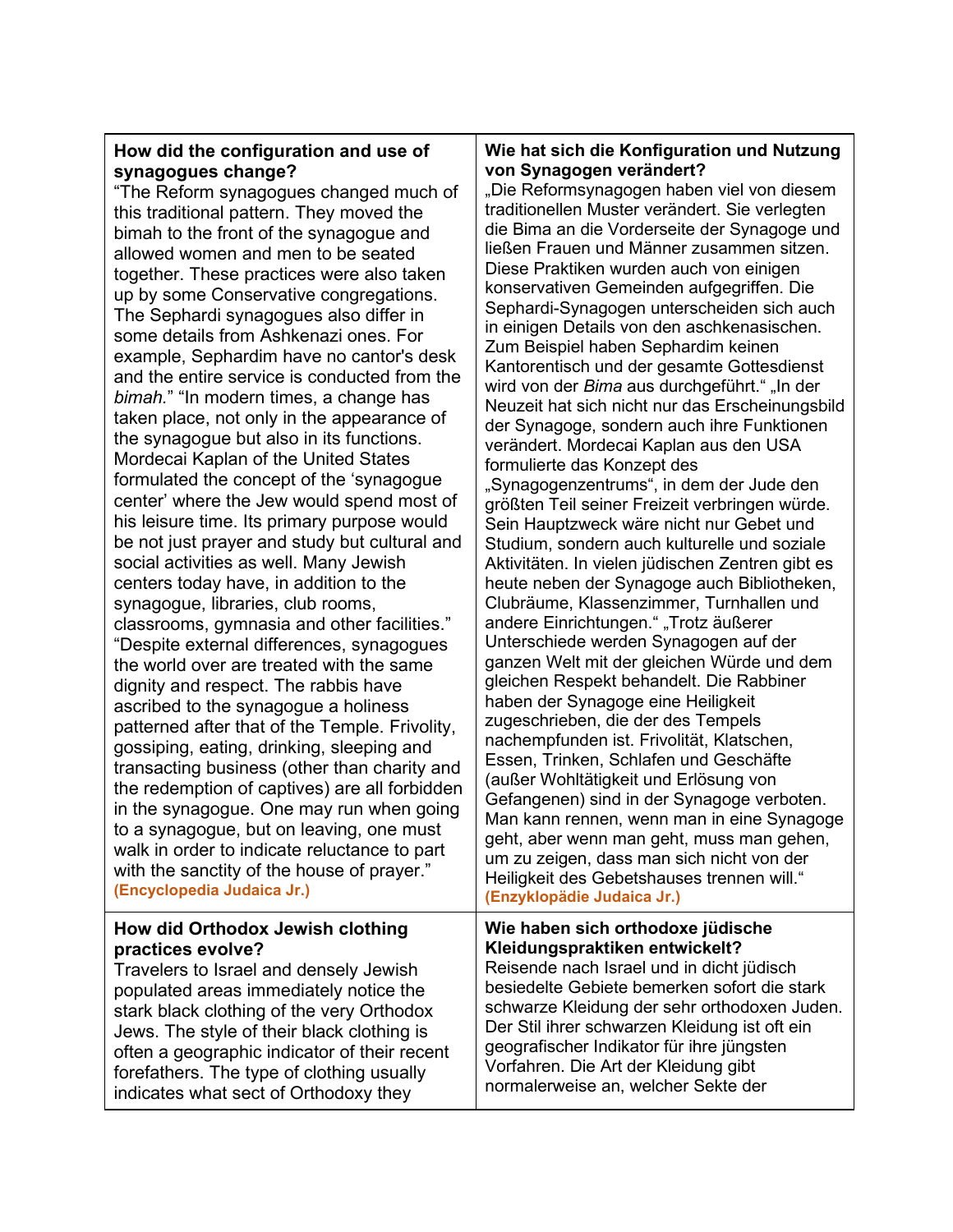| belong to. There is some explanation of the<br>common black clothing that extends back<br>hundreds of years. In an effort to remove<br>castes and cliques, the simple black clothing<br>served as a common denominator. Today,<br>the material used, the cut and design seems<br>to denote the opposite. The modern clothing<br>practices stem from Europe and the<br>Diaspora. "Wherever Christianity spread<br>through Europe, laws were passed<br>discriminating against the Jews, who were<br>forced to wear distinctive clothing and were<br>often forced to live in separate areas." "Fine<br>clothing was worn on Sabbath and holidays,<br>simple clothing on weekdays. In many<br>countries medieval rulers ordered Jews to<br>wear certain colors, or special hats, or a<br>Jewish badge. Although Jews wished to<br>appear different from gentiles in dress and<br>hairstyle, these orders were often made<br>hatefully, and the Jew wearing his black<br>pointed hat or red badge felt very bitter."<br>"Jews in North Africa, Yemen, Meshed and<br>Persia were forcibly converted to Islam.<br>They were obliged to wear specially<br>distinctive clothing, often black, and to bear<br>a 'badge of shame,' and sometimes a<br>wooden calf's head as a sign of their idolatry<br>in Sinai." "From the 13th century the Jews of<br>Bohemia were humiliated, herded into<br>ghettos and forced to wear special clothing."<br>(Encyclopedia Judaica Jr.) | Orthodoxie sie angehören. Es gibt einige<br>Erklärungen für die übliche schwarze Kleidung,<br>die Hunderte von Jahren zurückreicht. Um<br>Kasten und Cliquen zu entfernen, diente die<br>einfache schwarze Kleidung als gemeinsamer<br>Nenner. Heute scheinen das verwendete<br>Material, der Schnitt und das Design das<br>Gegenteil zu bedeuten. Die modernen<br>Kleidungspraktiken stammen aus Europa und<br>der Diaspora. "Überall dort, wo sich das<br>Christentum in Europa ausbreitete, wurden<br>Gesetze verabschiedet, die die Juden<br>diskriminierten, die gezwungen waren,<br>unverwechselbare Kleidung zu tragen und oft<br>gezwungen waren, in getrennten Gebieten zu<br>leben." "Am Sabbat und an Feiertagen wurde<br>feine Kleidung getragen, an Wochentagen<br>einfache Kleidung. In vielen Ländern befahlen<br>mittelalterliche Herrscher den Juden,<br>bestimmte Farben, spezielle Hüte oder ein<br>jüdisches Abzeichen zu tragen. Obwohl Juden<br>in Kleidung und Frisur anders aussehen<br>wollten als Nichtjuden, wurden diese Befehle<br>oft hasserfüllt erteilt, und der Jude, der seinen<br>schwarzen spitzen Hut oder sein rotes<br>Abzeichen trug, fühlte sich sehr bitter." "Juden<br>in Nordafrika, Jemen, Meshed und Persien<br>wurden gewaltsam zum Islam konvertiert. Sie<br>mussten besonders charakteristische Kleidung<br>tragen, oft schwarz, und ein "Abzeichen der<br>Schande" und manchmal einen hölzernen<br>Kalbskopf als Zeichen ihres Götzendienstes<br>auf dem Sinai tragen." "Ab dem 13.<br>Jahrhundert wurden die böhmischen Juden<br>gedemütigt, in Ghettos getrieben und<br>gezwungen, besondere Kleidung zu tragen.<br>(Enzyklopädie Judaica Jr.) |
|-------------------------------------------------------------------------------------------------------------------------------------------------------------------------------------------------------------------------------------------------------------------------------------------------------------------------------------------------------------------------------------------------------------------------------------------------------------------------------------------------------------------------------------------------------------------------------------------------------------------------------------------------------------------------------------------------------------------------------------------------------------------------------------------------------------------------------------------------------------------------------------------------------------------------------------------------------------------------------------------------------------------------------------------------------------------------------------------------------------------------------------------------------------------------------------------------------------------------------------------------------------------------------------------------------------------------------------------------------------------------------------------------------------------------------------------------------------------|----------------------------------------------------------------------------------------------------------------------------------------------------------------------------------------------------------------------------------------------------------------------------------------------------------------------------------------------------------------------------------------------------------------------------------------------------------------------------------------------------------------------------------------------------------------------------------------------------------------------------------------------------------------------------------------------------------------------------------------------------------------------------------------------------------------------------------------------------------------------------------------------------------------------------------------------------------------------------------------------------------------------------------------------------------------------------------------------------------------------------------------------------------------------------------------------------------------------------------------------------------------------------------------------------------------------------------------------------------------------------------------------------------------------------------------------------------------------------------------------------------------------------------------------------------------------------------------------------------------------------------------------------------------------------------------------------|
| How did the Jewish Bible reading<br>practices change?<br>Jewish worship practices include reading<br>the Torah (the Law) and Haftorah (the<br>Prophets). Anciently, this was done once a                                                                                                                                                                                                                                                                                                                                                                                                                                                                                                                                                                                                                                                                                                                                                                                                                                                                                                                                                                                                                                                                                                                                                                                                                                                                          | Wie haben sich die Praktiken zum Lesen<br>der jüdischen Bibel verändert?<br>Jüdische Anbetungspraktiken umfassen das<br>Lesen der Tora (des Gesetzes) und der<br>Haftorah (der Propheten). Früher wurde dies                                                                                                                                                                                                                                                                                                                                                                                                                                                                                                                                                                                                                                                                                                                                                                                                                                                                                                                                                                                                                                                                                                                                                                                                                                                                                                                                                                                                                                                                                       |

week on the Sabbath. In modern times there are three readings each week; Monday, Thursday and Saturdays (Sabbaths). The entire Bible text (Old Testament) is covered in one year. "The custom of reading the Torah publicly is very, very ancient ---

wurden die böhmischen Juden n Ghettos getrieben und besondere Kleidung zu tragen." **(Enginator Jr.) Wie haben sich die Praktiken zum Lesen der jüdischen Bibel verändert?** betungspraktiken umfassen das ora (des Gesetzes) und der r Propheten). Früher wurde dies einmal pro Woche am Sabbat getan. In der heutigen Zeit gibt es jede Woche drei Lesungen; Montag, Donnerstag und Samstag (Sabbat). Der gesamte Bibeltext (Altes Testament) ist in einem Jahr abgedeckt. "Der Brauch, die Tora öffentlich zu lesen, ist sehr, sehr alt - er stammt aus Esra im 5.-4.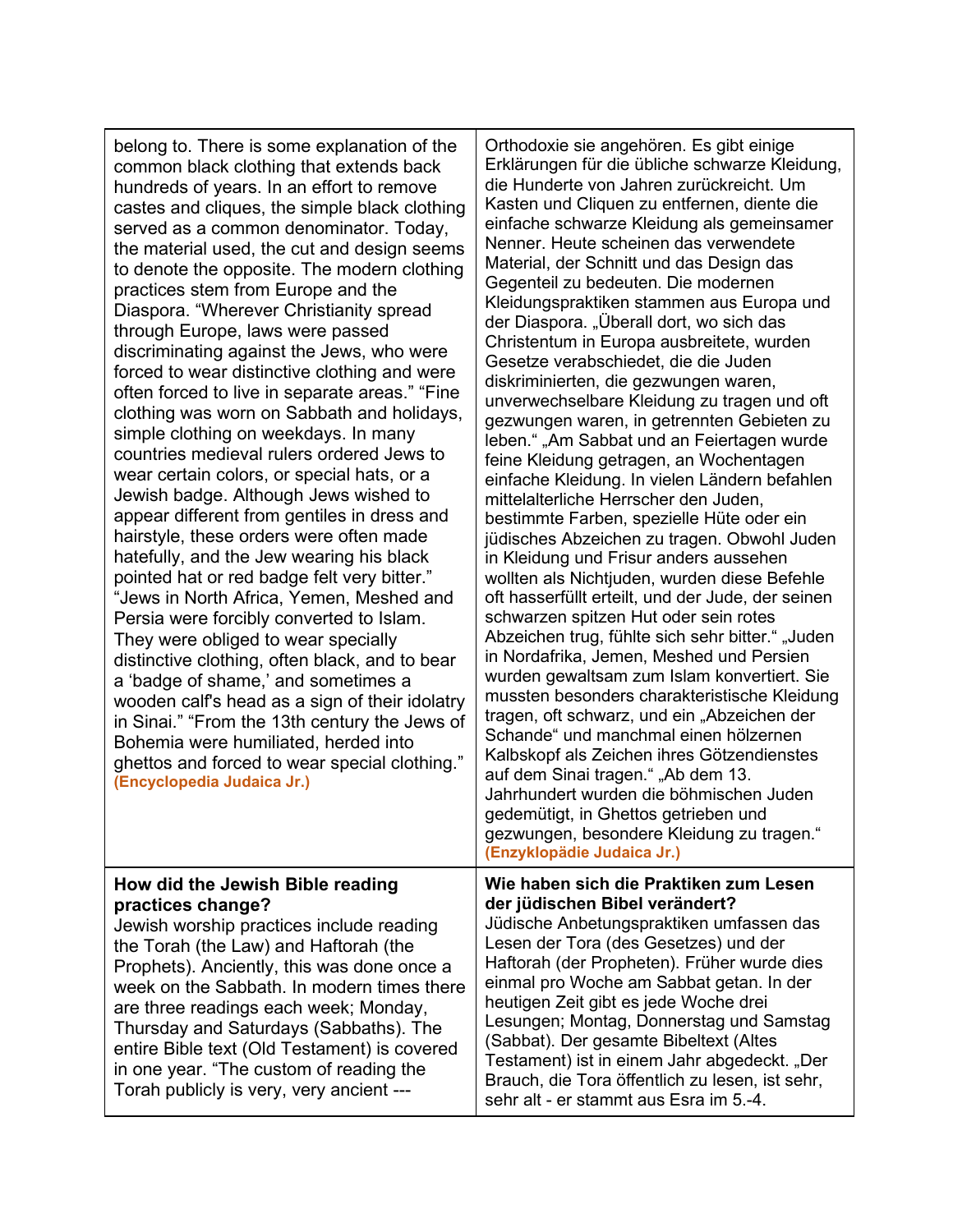originating with Ezra in the fifth-fourth centuries B.C.E. At some later date a reading from the *Nevi'im* was added; this corresponding passage from the Prophets is known as the *Haftorah*." By the way, when Jesus lived, apparently the Jews read the "Law and the Prophets" just once a week ."And he came to Nazareth, where he had been brought up: and, as his custom was, he went into the synagogue on the Sabbath day, and stood up for to read." **(Luke 4:16)** It is a probability that the reason Jesus' ministry was three years long was so that he could read, review and instruct the Disciples through the entire Law and the Prophets once during those training years. His instruction brought back the spirit, reopening the purpose of the law. The spirit was replacing the wall of do's and don'ts. The obsession with the "letter of the law" had drawn the Jews away from an understanding of and looking forward to the redemption. **(Encyclopedia Judaica Jr.)**

#### **What may have influenced Jewish spirituality refocusing from feelings to intellect?**

Throughout the years, Jews have weaned themselves away from spiritual experiences. One orthodox religious man stopped and listened to me while I was touring a group through the Old City, Jewish Quarter. Presumptiously, he yanked at my microphone and said, "You don't understand the Jews, it's the commandments that count, not the faith." He continued, "Faith is made of feelings and feeling can be changed, but the commandments are fixed." It is simply do's and don'ts." In a recent meeting of Jewish and non-Jewish scholars discussing the "Bible Code," one prominent rabbi said, "There is no Holy Spirit in Judaism anymore!" Other comments that apply with "faith and works" show the posture of Jewish faith, today. "The developing rift between Christianity and Judaism and the animosity after their final split in the second century

Jahrhundert vor Christus. Zu einem späteren Zeitpunkt wurde eine Lesung aus dem *Nevi'im* hinzugefügt; Diese entsprechende Passage der Propheten ist als *Haftorah* bekannt." Übrigens, als Jesus lebte, lasen die Juden anscheinend nur einmal pro Woche das "Gesetz und die Propheten." "So kam er auch nach Nazaret, wo er aufgewachsen war, und ging, wie gewohnt, am Sabbat in die Synagoge. Als er aufstand, um vorzulesen . . ." **(Lukas 4:16)** Es ist wahrscheinlich, dass der Grund, warum Jesus drei Jahre lang tätig war, darin bestand, dass er die Jünger während dieser Ausbildungsjahre einmal durch das gesamte Gesetz und die Propheten lesen, überprüfen und unterweisen konnte. Seine Anweisung brachte den Geist zurück und öffnete den Zweck des Gesetzes wieder. Der Geist ersetzte die Mauer der tun und nicht tun. Die Besessenheit mit dem "Buchstaben des Gesetzes" hatte die Juden von einem Verständnis der Erlösung abgehalten und auf die erwartete Erlösung sich freuen. **(Enzyklopädie Judaica Jr.**

#### **Was mag die jüdische Spiritualität beeinflusst haben, die sich von Gefühlen auf Intellekt konzentriert?**

Im Laufe der Jahre haben sich Juden von spirituellen Erfahrungen entwöhnt. Ein orthodoxer religiöser Mann blieb stehen und hörte mir zu, als ich eine Gruppe durch die Altstadt, das jüdische Viertel, bereiste. Vermutlich riss er an meinem Mikrofon und sagte: "Du verstehst die Juden nicht, es sind die Gebote, die zählen, nicht der Glaube." Er fuhr fort: "Der Glaube besteht aus Gefühlen und Gefühle können geändert werden, aber die Gebote sind festgelegt." "Es ist einfach tun and nicht tun." Bei einem kürzlich abgehaltenen Treffen jüdischer und nichtjüdischer Gelehrter über den "Bibelkodex" sagte ein prominenter Rabbiner: "Es gibt keinen Heiligen Geist mehr im Judentum!" Andere Kommentare, die für "Glaube und Werke" gelten, zeigen die Haltung des jüdischen Glaubens heute. "Die sich entwickelnde Kluft zwischen Christentum und Judentum und die Feindseligkeit nach ihrer endgültigen Spaltung im 2. Jahrhundert vor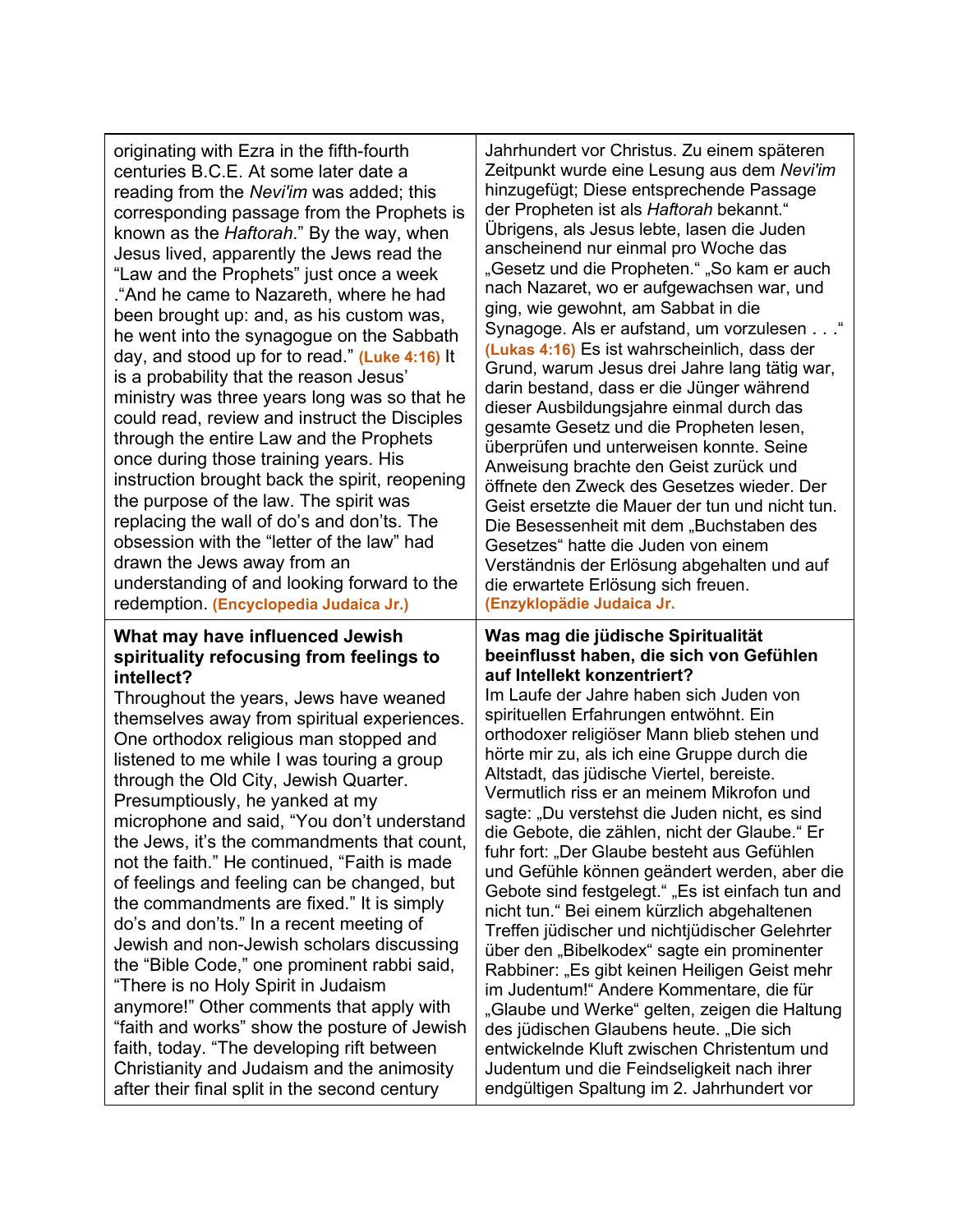C.E. produced many great disputations. A crucial one occurred about the time of the Bar Kokhba revolt (c. 135 C.E.) between the Christian Justin Martyr and the Jew Tryphon. While the two adversaries expressed friendship toward each other, the argument became bitter. Justin challenged the Jewish concept of being the chosen people by pointing out their low position in the world, and argued that the Jews were made to follow laws as punishment by God. Tryphon countered by charging Justin with selecting his quotes from the Bible, and proclaiming that true salvation comes from strictly following the law, not from faith in man. He argued, '... when you forsook God, and placed your hope in a man, what kind of salvation yet remains for you?'" **(Encyclopedia Judaica Jr.)** Shem Tov Ben Joseph Falaquera (c. 1225- 1295 C.E.), was a philosophical author and translator. He made a philosophical statement that echoes Jewish thinking. "Although he was a prolific writer, little is known about his life. He was born in Spain and probably lived in border provinces of Spain and France. His writings are representative of the scientific and philosophic thought of the Jews of his time, and are permeated with the striving for enlightenment. He endorsed the study of secular philosophy, arguing in his *Sefer ha-Ma'alot* that '. . . the truth is to be accepted from every man.' He subscribed to the view, widespread in the Middle Ages, that the Greek philosophers had derived their teachings from ancient Jewish sources. Like Maimonides, Falaquera maintained that it is the development of the intellect which leads to salvation." **(Encyclopedia Judaica Jr.)**

Christud. Führten zu vielen großen Auseinandersetzungen. Ein entscheidender Fall ereignete sich um die Zeit des Aufstands von Bar Kokhba (ca. 135 v. Chr.) Zwischen dem christlichen Justin Martyr und dem Juden Tryphon. Während die beiden Gegner ihre Freundschaft untereinander zum Ausdruck brachten, wurde der Streit bitter. Justin stellte das jüdische Konzept, das auserwählte Volk zu sein, in Frage, indem er auf seine niedrige Position in der Welt hinwies, und argumentierte, dass die Juden gezwungen wurden, Gesetze als Strafe Gottes zu befolgen. Tryphon konterte, indem er Justin beschuldigte, seine Zitate aus der Bibel ausgewählt zu haben und - zu verkünden, dass wahre Erlösung von der strikten Befolgung des Gesetzes herrührt, nicht vom Glauben an den Menschen. Er argumentierte, "Als Sie Gott verließen und Ihre Hoffnung auf einen Mann setzten, welche Art von Erlösung bleibt Ihnen noch?" **(Encyclopedia Judaica Jr.)** Shem Tov Ben Joseph Falaquera (ca. 1225–1295 n. Chr.) war ein philosophischer Autor und Übersetzer. Er gab eine philosophische Erklärung ab, die das jüdische Denken widerspiegelt. "Obwohl er ein produktiver Schriftsteller war, ist wenig über sein Leben bekannt. Er wurde in Spanien geboren und lebte wahrscheinlich in den Grenzprovinzen Spanien und Frankreich. Seine Schriften sind repräsentativ für das wissenschaftliche und philosophische Denken der Juden seiner Zeit und durchdrungen vom Streben nach Erleuchtung. Er befürwortete das Studium der weltlichen Philosophie und argumentierte in seinem *Sefer ha-Ma'alot*, dass die "Wahrheit ist von jedem Menschen zu akzeptieren." "Er schloss sich der im Mittelalter weit verbreiteten Ansicht an, dass die griechischen Philosophen ihre Lehren aus alten jüdischen Quellen abgeleitet hatten. Wie Maimonides behauptete Falaquera, dass es die Entwicklung des Intellekts ist, die zur Erlösung führt." **(Enzyklopädie Judaica Jr.)**

**What may have moved the concept of salvation from heaven to earth?** Jewish thought that is found more in the reform and Conservative Jewish movements **Was mag das Konzept der Erlösung vom Himmel auf die Erde gebracht haben?** Das jüdische Denken, das mehr in den reformund konservativen jüdischen Bewegungen als in den orthodoxen zu finden ist, beinhaltet ein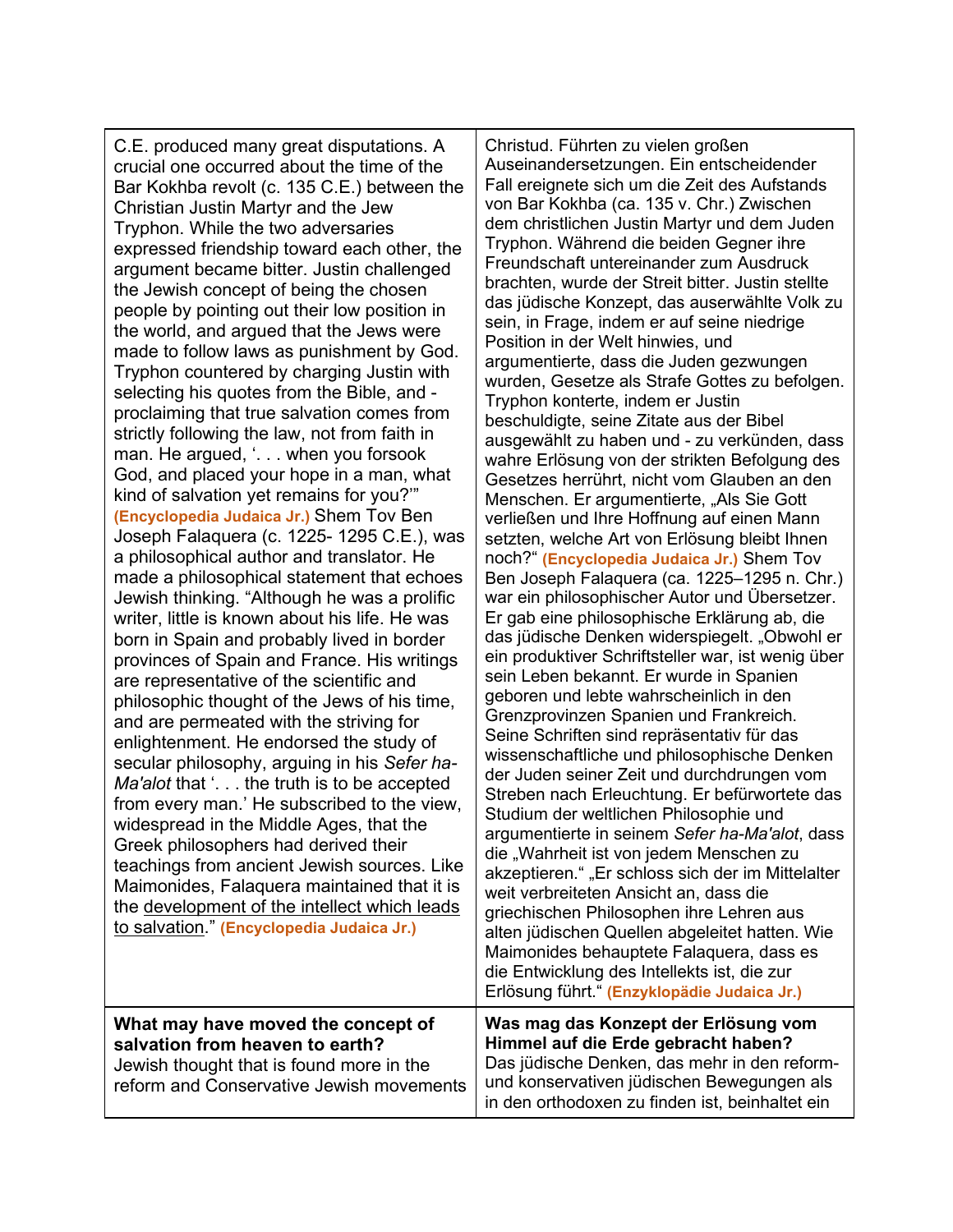| than the Orthodox includes a diminished<br>sense of life after death. Thus, salvation is<br>an earthly endeavor. "This sociological<br>interpretation of Judaism is accompanied in<br>Reconstructionism by a theology which<br>proposes that Judaism should not<br>emphasize life after death, or salvation in<br>the next world. It should place its belief in<br>salvation in this world, and thus improve the<br>human personality and establish a free, just<br>and cooperative society. It does not<br>consider the Jews a chosen people, or the<br>Torah divine revelation to Moses."<br>(Encyclopedia Judaica Jr.)                                                                                                                                                                                                                                                                                                                                                                                                                                                                                                                                                                                                                                                                                                                                                                                                         | vermindertes Lebensgefühl nach dem Tod.<br>Das Heil ist also ein irdisches Unterfangen.<br>"Diese soziologische Interpretation des<br>Judentums wird im Wiederaufbau von einer<br>Theologie begleitet, die vorschlägt, dass das<br>Judentum das Leben nach dem Tod oder die<br>Erlösung in der nächsten Welt nicht betonen<br>sollte. Sie sollte ihren Glauben an die Erlösung<br>in diese Welt setzen und so die menschliche<br>Persönlichkeit verbessern und eine freie,<br>gerechte und kooperative Gesellschaft<br>aufbauen. Es betrachtet die Juden nicht als<br>auserwähltes Volk oder als göttliche<br>Offenbarung der Tora an Mose."<br>(Enzyklopädie Judaica Jr.)                                                                                                                                                                                                                                                                                                                                                                                                                                                                                                                                                                                                                                                                                                                                                                                                         |
|-----------------------------------------------------------------------------------------------------------------------------------------------------------------------------------------------------------------------------------------------------------------------------------------------------------------------------------------------------------------------------------------------------------------------------------------------------------------------------------------------------------------------------------------------------------------------------------------------------------------------------------------------------------------------------------------------------------------------------------------------------------------------------------------------------------------------------------------------------------------------------------------------------------------------------------------------------------------------------------------------------------------------------------------------------------------------------------------------------------------------------------------------------------------------------------------------------------------------------------------------------------------------------------------------------------------------------------------------------------------------------------------------------------------------------------|------------------------------------------------------------------------------------------------------------------------------------------------------------------------------------------------------------------------------------------------------------------------------------------------------------------------------------------------------------------------------------------------------------------------------------------------------------------------------------------------------------------------------------------------------------------------------------------------------------------------------------------------------------------------------------------------------------------------------------------------------------------------------------------------------------------------------------------------------------------------------------------------------------------------------------------------------------------------------------------------------------------------------------------------------------------------------------------------------------------------------------------------------------------------------------------------------------------------------------------------------------------------------------------------------------------------------------------------------------------------------------------------------------------------------------------------------------------------------------|
| What has changed in the manner of<br>Jewish prayer?<br>Even in modern times, prayer and worship<br>for the Jews is usually pre-written. It<br>includes a mannerism of moving and<br>chanting that shows the worshiper is praying<br>and using language different from that used<br>in daily chatter. "In recent times, many<br>attempts have been made to adapt the<br>traditional prayer texts to the sensibilities of<br>modern readers. The Reform Movement<br>began in fact with the adoption of<br>fundamental changes in the liturgy so as to<br>harmonize the content of the prayers with<br>Reform theology. For example, all<br>references to sacrifices or to the desire for a<br>return to Zion were completely excised from<br>the prayer book. In addition, free<br>translations into the vernacular of many of<br>the prayers were produced, and these were<br>used in place of the traditional Hebrew texts.<br>During the last 100 years, following the<br>changes which developed within Reform<br>ideology, several 'authoritative' prayer books<br>were issued by the Reform movement, the<br>most recent and most radically revamped<br>version having appeared in 1974. In similar<br>fashion, the Conservative and<br>Reconstructionist movements have<br>produced prayer books (with full translations<br>into the vernacular) to suit the needs of their<br>prayer rituals." "In general, biblical prayer | Was hat sich in der Art des jüdischen<br>Gebets geändert?<br>Selbst in der Neuzeit ist das Gebet und die<br>Anbetung für die Juden normalerweise vorab<br>geschrieben. Es beinhaltet einen Manierismus<br>des Bewegens und Singens, der zeigt, dass<br>der Anbeter betet und eine andere Sprache<br>verwendet als im täglichen Geschwätz. "In<br>jüngster Zeit wurden viele Versuche<br>unternommen, die traditionellen Gebetstexte<br>an die Sensibilität moderner Leser<br>anzupassen. Die Reformbewegung begann in<br>der Tat mit der Annahme grundlegender<br>Änderungen in der Liturgie, um den Inhalt der<br>Gebete mit der Reformtheologie in Einklang zu<br>bringen. Zum Beispiel wurden alle Hinweise<br>auf Opfer oder auf den Wunsch nach einer<br>Rückkehr nach Zion vollständig aus dem<br>Gebetbuch gestrichen. Darüber hinaus wurden<br>kostenlose Übersetzungen in die<br>Umgangssprache vieler Gebete angefertigt, die<br>anstelle der traditionellen hebräischen Texte<br>verwendet wurden. In den letzten 100 Jahren<br>wurden nach den Veränderungen innerhalb der<br>Reformideologie mehrere "maßgebliche"<br>Gebetbücher von der Reformbewegung<br>herausgegeben, wobei die jüngste und<br>radikalste Version 1974 erschien. In ähnlicher<br>Weise die konservative und die<br>rekonstruktivistische Bewegung haben<br>Gebetbücher (mit vollständigen Übersetzungen<br>in die Landessprache) erstellt, um den<br>Bedürfnissen ihrer Gebetsrituale gerecht zu |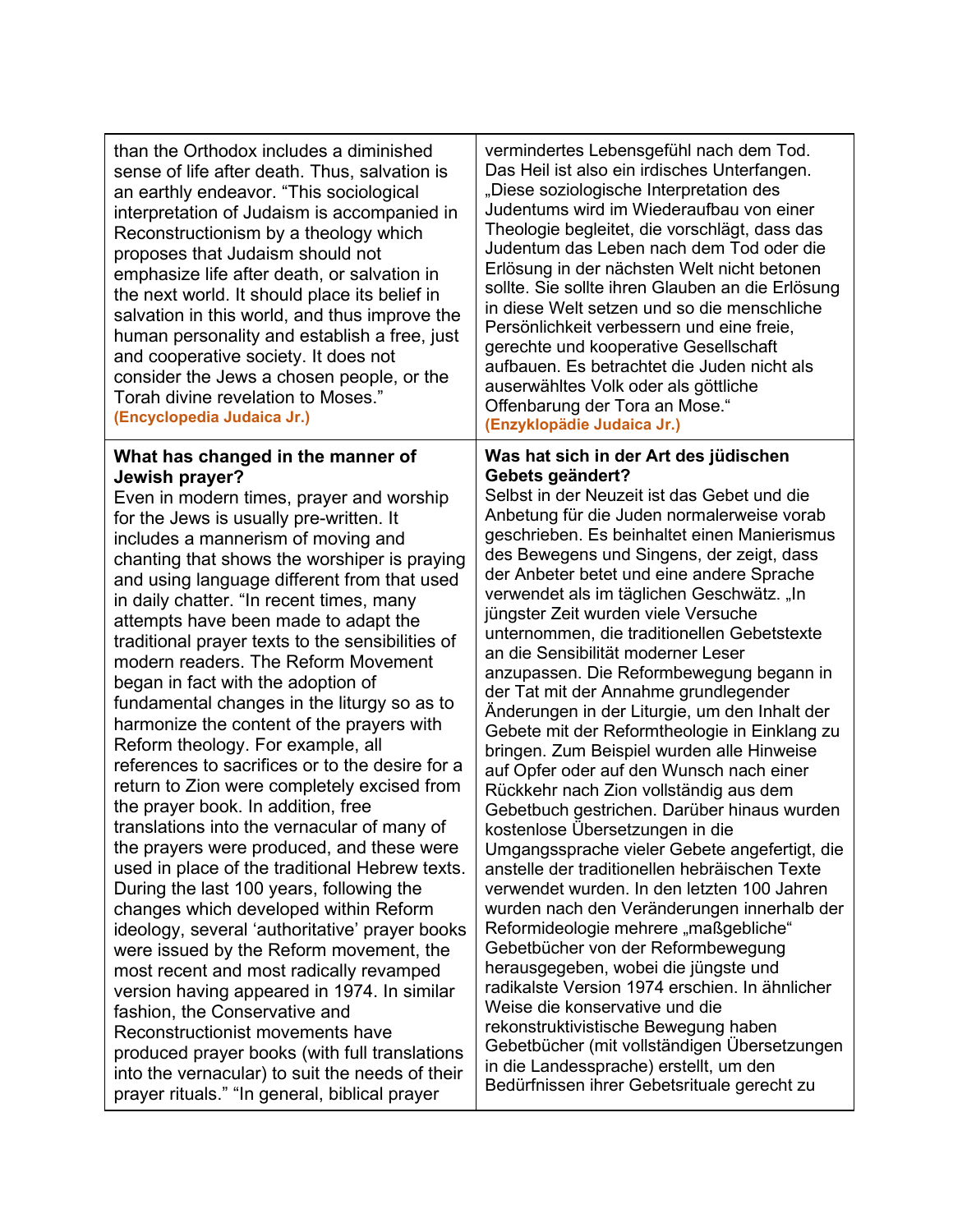| was spontaneous and personal; the more<br>formal aspect of worship probably consisted<br>of bringing sacrifices at set times and with a<br>fixed ritual. It seems, however, that even<br>during the period of the First Temple there<br>were already some prayers whose wording<br>was set and which were always recited on<br>certain specific occasions. Some scholars,<br>basing themselves on Psalms 55:18 and<br>Daniel 6:11, believe that the practice of<br>worshiping at least three times a day may<br>be traced back to the biblical period."<br>(Encyclopedia Judaica Jr.)                                                                                                                                                                                                                                                                                                                                                                                                                                                                                                                                                                                                                                                                                                                                                                                                                                                                                                                  | werden." "Im Allgemeinen war das biblische<br>Gebet spontan und persönlich; Der formalere<br>Aspekt der Anbetung bestand wahrscheinlich<br>darin, Opfer zu festgelegten Zeiten und mit<br>einem festgelegten Ritual zu bringen. Es<br>scheint jedoch, dass es bereits während der<br>Zeit des Ersten Tempels einige Gebete gab,<br>deren Wortlaut festgelegt wurde und die immer<br>zu bestimmten Anlässen rezitiert wurden.<br>Einige Gelehrte, die sich auf Psalmen 55:18<br>und Daniel 6:11 stützen, glauben, dass die<br>Praxis, mindestens dreimal am Tag anzubeten,<br>auf die biblische Zeit zurückgeführt werden<br>kann. " (Enzyklopädie Judaica Jr.)                                                                                                                                                                                                                                                                                                                                                                                                                                                                                                                                                                                                                                                                                                                                                                                                                                                                                                                    |
|--------------------------------------------------------------------------------------------------------------------------------------------------------------------------------------------------------------------------------------------------------------------------------------------------------------------------------------------------------------------------------------------------------------------------------------------------------------------------------------------------------------------------------------------------------------------------------------------------------------------------------------------------------------------------------------------------------------------------------------------------------------------------------------------------------------------------------------------------------------------------------------------------------------------------------------------------------------------------------------------------------------------------------------------------------------------------------------------------------------------------------------------------------------------------------------------------------------------------------------------------------------------------------------------------------------------------------------------------------------------------------------------------------------------------------------------------------------------------------------------------------|-----------------------------------------------------------------------------------------------------------------------------------------------------------------------------------------------------------------------------------------------------------------------------------------------------------------------------------------------------------------------------------------------------------------------------------------------------------------------------------------------------------------------------------------------------------------------------------------------------------------------------------------------------------------------------------------------------------------------------------------------------------------------------------------------------------------------------------------------------------------------------------------------------------------------------------------------------------------------------------------------------------------------------------------------------------------------------------------------------------------------------------------------------------------------------------------------------------------------------------------------------------------------------------------------------------------------------------------------------------------------------------------------------------------------------------------------------------------------------------------------------------------------------------------------------------------------------------|
| What prompted the Jews to "move"<br>when they pray?<br>"Even though there is no specific biblical<br>verse which commands daily prayer<br>services (for exceptions see Grace after<br>Meals and Shema), the rabbis of the<br>Mishnah (c. 200 C.E.) and the Talmud<br>assumed that Jews pray at least three times<br>a day, once in the morning (Shaharit), once<br>in the afternoon (Minhah) and once in the<br>evening (Ma'ariv, sometimes called Arvit)."<br>"Because the times of the services and even<br>the words which were to be recited, were<br>fixed, there was a danger that prayer would<br>lose its vitality and become mere routine. In<br>order to overcome this danger, the rabbis<br>urged the worshiper to meditate before he<br>began to worship, to think of 'before Whom<br>he was standing' in prayer, and to create a<br>new prayer every time he worshiped. They<br>placed great emphasis on the emotional<br>aspect of prayer, calling it 'service of the<br>heart' and stressing that God appreciates<br>most the pure intentions of the worshiper.<br>Later authorities sought to embellish the<br>fixed prayers with original poems (piyyutim,)<br>or with short introductions (kavvanot) whose<br>purpose was to direct the heart and mind of<br>the worshiper. Melodic chanting was used<br>as a means of increasing kavvanah and<br>worshipers were taught to sway as they<br>prayed, thus throwing their entire body into<br>the worship." (Encyclopedia Judaica Jr.) | Was veranlasste die Juden, sich beim Beten<br>zu "bewegen"?<br>"Obwohl es keinen bestimmten biblischen Vers<br>gibt, der tägliche Gebetsdienste befiehlt<br>(Ausnahmen siehe Gnade nach den<br>Mahlzeiten und Shema), gingen die Rabbiner<br>der Mischna (ca. 200 n. Chr.) Und des Talmud<br>davon aus, dass Juden mindestens dreimal am<br>Tag beten. einmal am Morgen (Shaharit),<br>einmal am Nachmittag (Minhah) und einmal am<br>Abend (Ma'ariv, manchmal Arvit genannt)." "Da<br>die Zeiten der Gottesdienste und sogar die<br>Worte, die rezitiert werden sollten, festgelegt<br>waren, bestand die Gefahr, dass das Gebet<br>seine Vitalität verliert und zur Routine wird. Um<br>diese Gefahr zu überwinden, forderten die<br>Rabbiner den Anbeter auf, zu meditieren,<br>bevor er mit dem Anbeten begann, an "vor<br>wem er stand" im Gebet zu denken und jedes<br>Mal, wenn er anbetete, ein neues Gebet zu<br>kreieren. Sie legten großen Wert auf den<br>emotionalen Aspekt des Gebets, nannten ihn<br>"Dienst am Herzen" und betonten, dass Gott<br>die reinen Absichten des Anbeters am meisten<br>schätzt. Spätere Autoritäten versuchten, die<br>festen Gebete mit Originalgedichten (piyyutim)<br>oder mit kurzen Einführungen (kavvanot) zu<br>verschönern, deren Zweck es war, das Herz<br>und den Verstand des Anbeters zu lenken.<br>Melodisches Singen wurde verwendet, um die<br>Kavvanah zu erhöhen, und Anbeter wurden<br>gelehrt, beim Beten zu schwanken, wodurch ihr<br>ganzer Körper in die Anbetung geworfen<br>wurde." (Enzyklopädie Judaica Jr.) |
|                                                                                                                                                                                                                                                                                                                                                                                                                                                                                                                                                                                                                                                                                                                                                                                                                                                                                                                                                                                                                                                                                                                                                                                                                                                                                                                                                                                                                                                                                                        |                                                                                                                                                                                                                                                                                                                                                                                                                                                                                                                                                                                                                                                                                                                                                                                                                                                                                                                                                                                                                                                                                                                                                                                                                                                                                                                                                                                                                                                                                                                                                                                   |